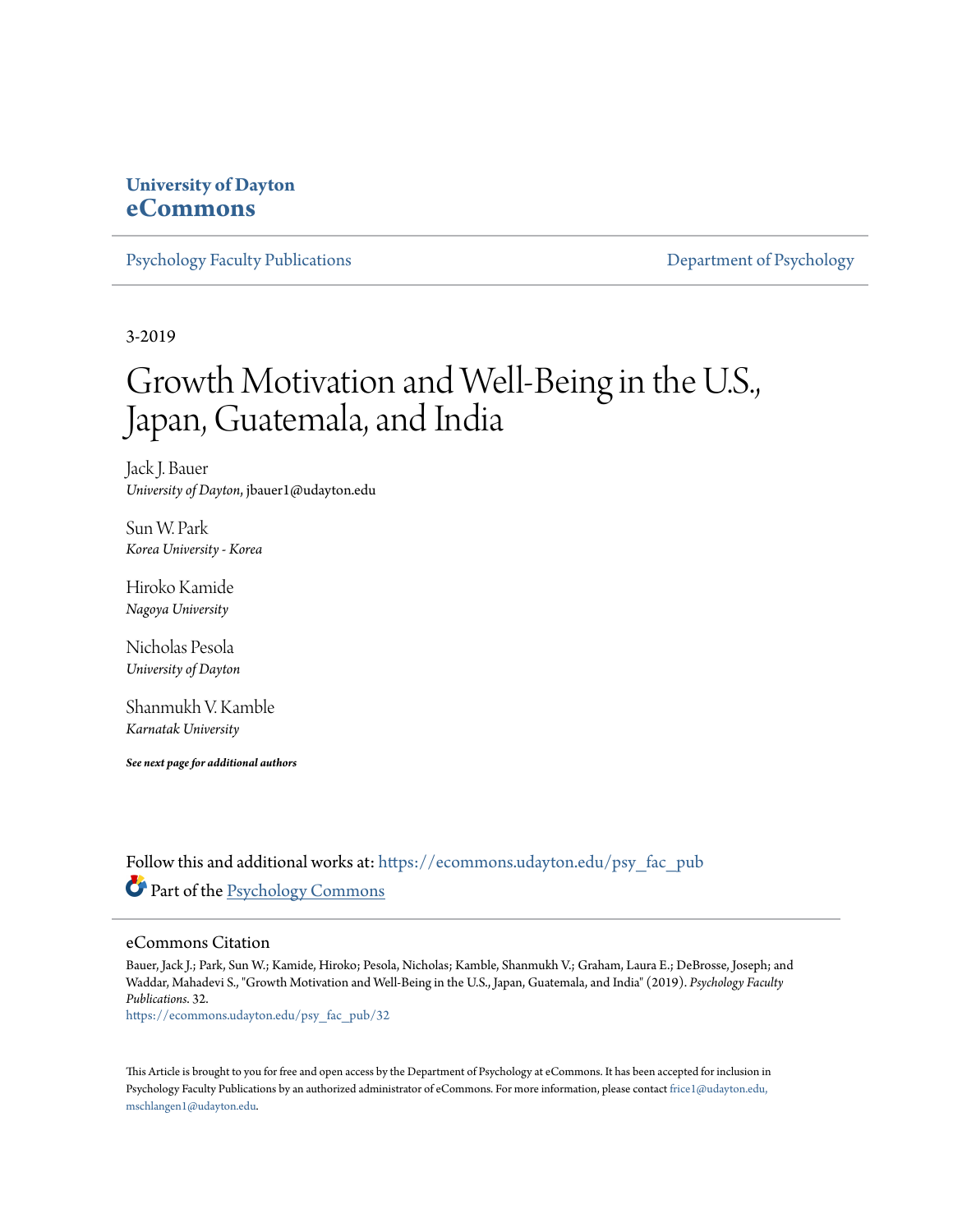#### **Author(s)**

Jack J. Bauer, Sun W. Park, Hiroko Kamide, Nicholas Pesola, Shanmukh V. Kamble, Laura E. Graham, Joseph DeBrosse, and Mahadevi S. Waddar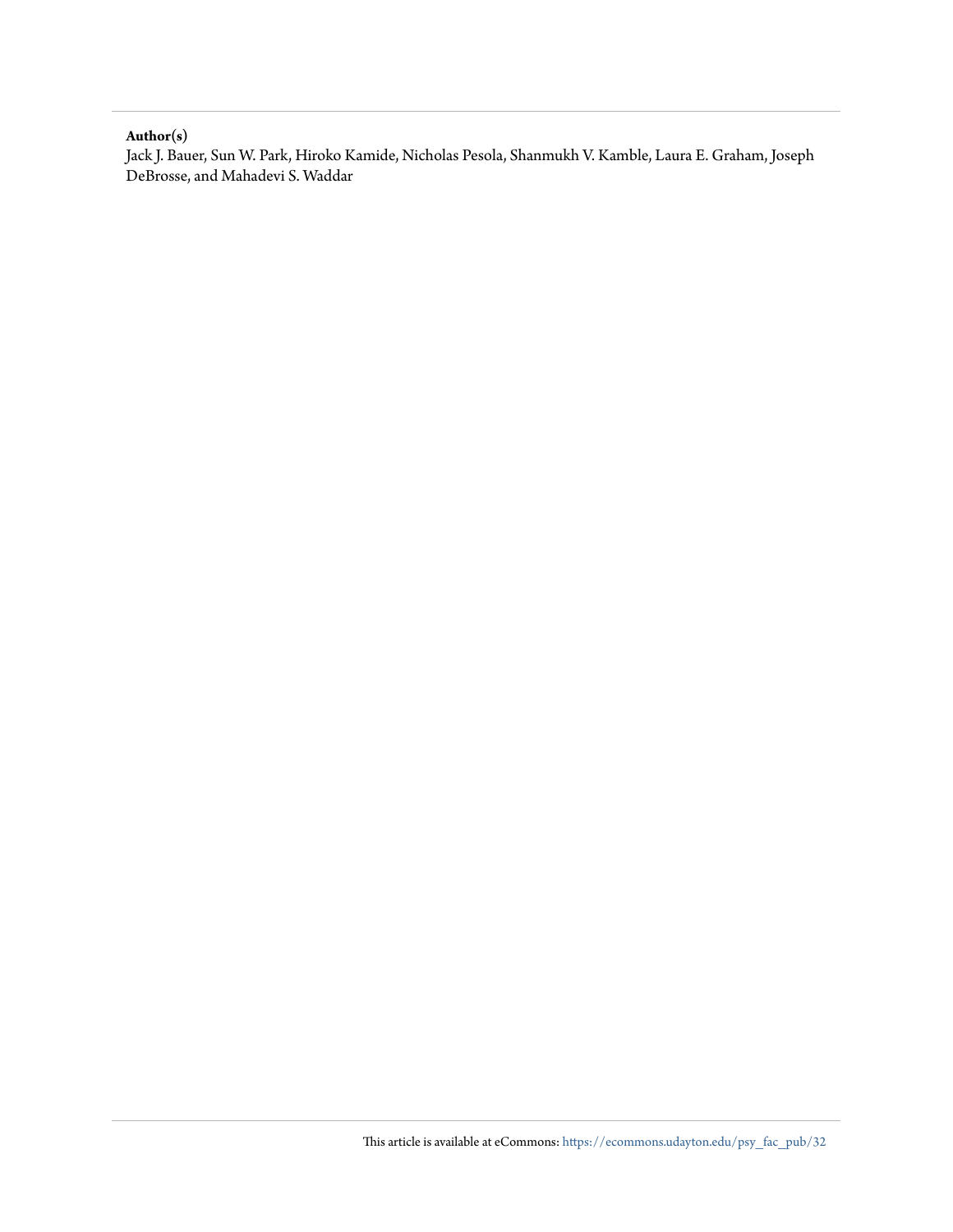## RUNNING HEAD: Growth Motivation across Cultures

Growth Motivation and Well-Being in the U.S., Japan, Guatemala, and India

Jack J. Bauer University of Dayton

Sun W. Park Korea University

Hiroko Kamide Nagoya University

Nicholas V. Pesola University of Dayton

Shanmukh V. Kamble Karnatak University

Laura E. Graham Claremont Graduate University

> Joseph DeBrosse University of Dayton

Mahadevi S. Waddar Karnatak University

In press as of March 29, 2019, *Journal of Happiness Studies*

Correspondence concerning this article should be addressed to Jack Bauer at jack.bauer@udayton.edu or Psychology Department, University of Dayton, Dayton, OH 45469. Phone (937) 229-2617.

Key words: Growth motivation; well-being; eudaimonic growth; cross-cultural; identity exploration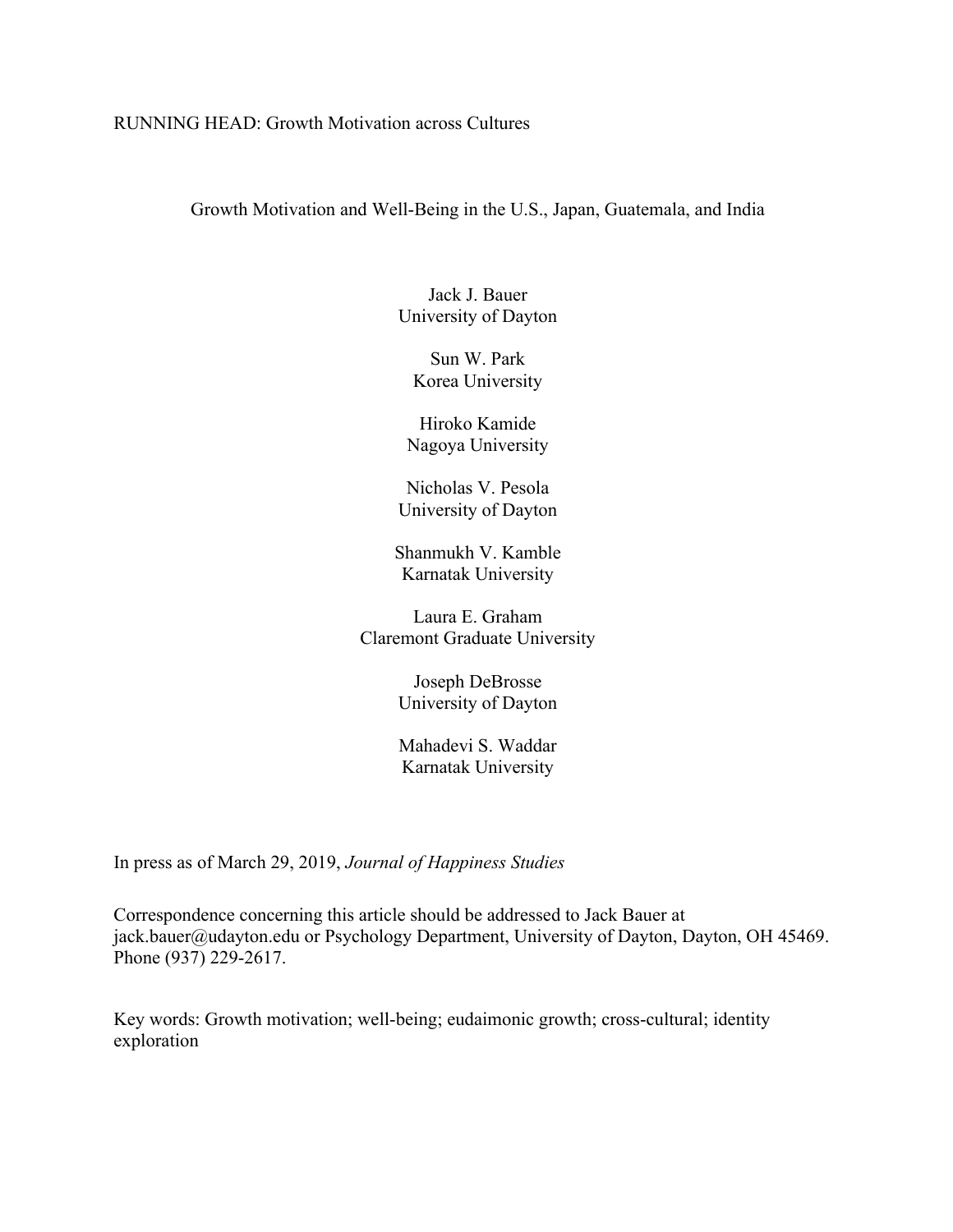## Abstract

The present study examined how the Growth Motivation Index (GMI; J. J. Bauer et al., 2015) related to well-being and identity exploration in samples from the U.S., Japan, Guatemala, and India. The GMI has two facets. GMI-reflective measures the motive to cultivate critical selfreflection and intellectual development, whereas GMI-experiential measures the motive to cultivate personally meaningful activities and relationships. We expected and found that, when comparing the two GMI facets simultaneously, GMI-reflective predicted well-being in countries ranked as having collectivist but not individualist cultures, whereas GMI-experiential predicted well-being in countries ranked as having individualist but not collectivist cultures. GMIreflective predicted identity exploration across cultures. Implications for growth motivation and culture are discussed.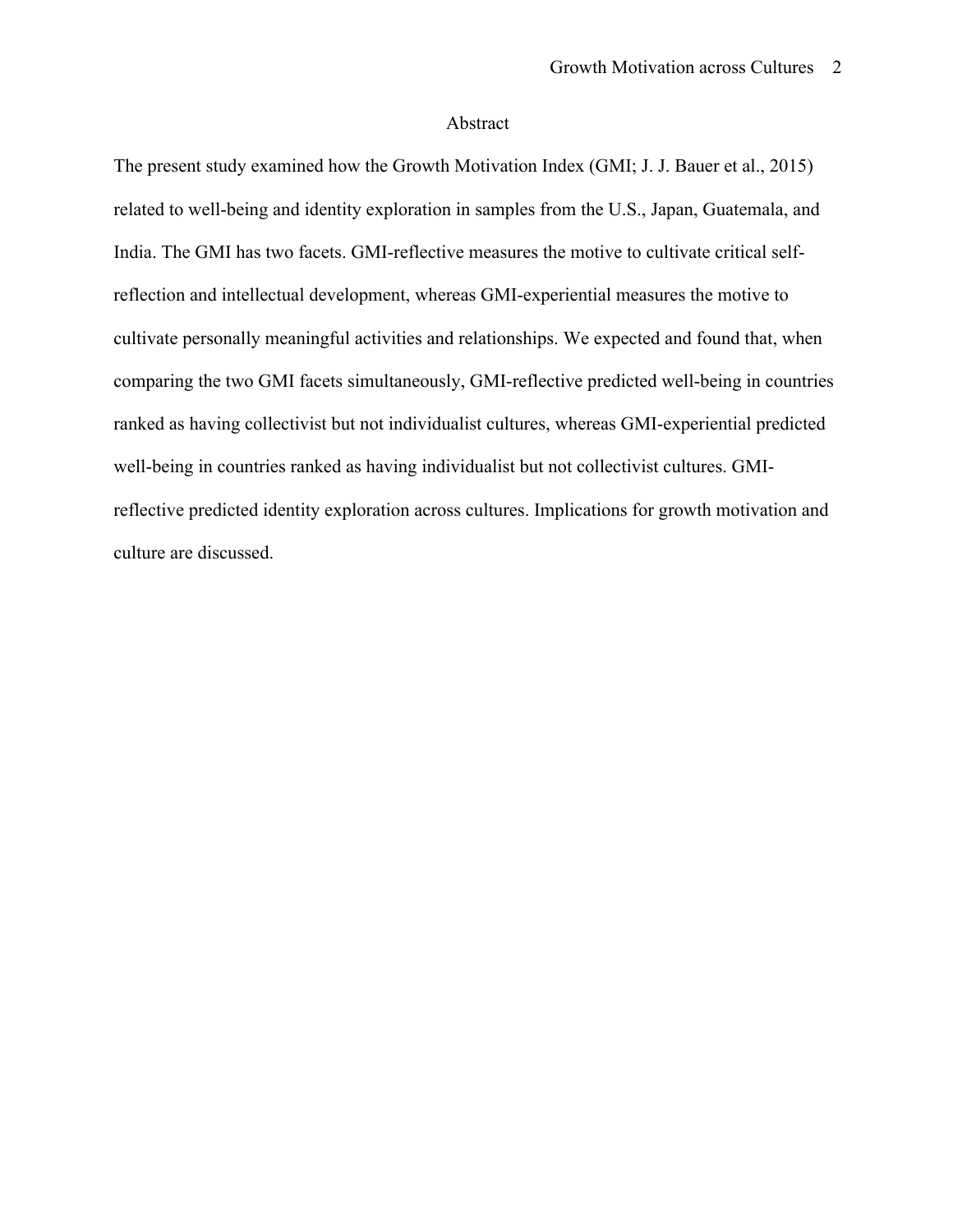Growth Motivation and Well-Being in the U.S., Japan, Guatemala, and India

Do different motives for personal growth relate to well-being in the same way across cultures? People who value personal growth versus self-protection report higher levels of wellbeing in several countries (Sortheix & Schwartz, 2017). Yet from another perspective, not all motives for personal growth would seem to be valued in the same way across cultures. People tend to feel good about their lives when their own motives and goals align with the particular values of their culture (Triandis, 1989). For instance, in the U.S., growth motivation that aims toward personal meaningfulness correlates with well-being, but growth motivation that aims toward critical self-reflection does not (Bauer, Park, Montoya, & Wayment. 2015). In light of past research on the value of critical self-reflection for promoting collectivist but not individualist ideals (e.g., Kitayama, Markus, Matsumoto, & Norasakkunkit, 1997; Heine et al., 2001; Heine & Lehman, 1997; Heine, Takata, & Lehman, 2000), the present study examines whether growth motivation that aims toward either critical self-reflection or personal meaningfulness predicts well-being in countries with collectivist or individualist cultures.

#### **Growth Motivation**

Growth motivation refers to a desire to foster personal growth (Bauer et al., 2015). Growth motivation has two forms: reflective and experiential. Reflective growth motivation is the desire to cultivate critical self-reflection, intellectual exploration, and a broader, deeper knowledge of the self and others. Experiential growth motivation is the desire to cultivate personally meaningful (rather than status-driven) activities and relationships. Whereas reflective growth motivation has theoretical roots in the assimilative and accommodative mechanisms of social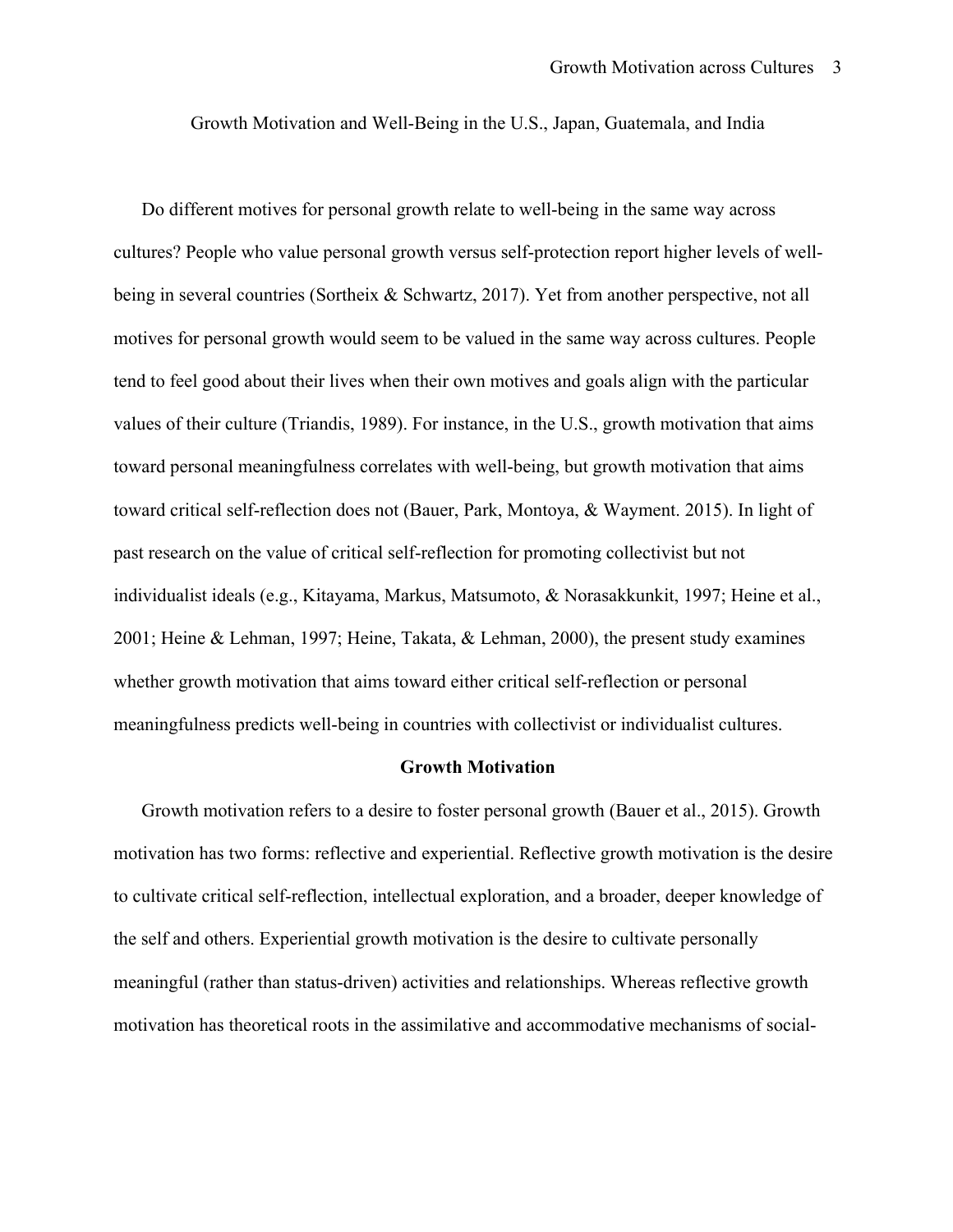cognitive development (e.g., Piaget, 1970; Loevinger, 1976), experiential growth motivation is rooted in the motives of self-determination theory (Deci & Ryan, 2012; Kasser & Ryan, 1996).

Growth motivation comes from a model of eudaimonic growth, which is a developmental model of a good life that emphasizes personally meaningful self-development along two broad paths of personality development and a good life—one toward happiness and well-being and the other toward wisdom and psychosocial maturity (Bauer, McAdams, & Pals, 2008). The use of narrative methods originally allowed for the distinction of growth-relevant motives to differentially predict these two paths of development (Bauer & McAdams, 2004, 2010; Bauer et al., 2005). As a framework for these motives and paths of development, the model of eudaimonic growth differentiates *value orientation*, *value fulfillment*, and *value perspectivity* (Bauer, 2016): Value orientations (e.g., growth motivation) aim toward either value fulfillment (e.g., wellbeing) or value perspectivity (e.g., wisdom).

Value orientation refers to the values, motives, and needs that one holds and that propel action. Growth motivation is a value orientation, as are its reflective and experiential subtypes. Growth motivation can be measured explicitly (e.g., by self-reported growth motivation; Bauer et al., 2015) or implicitly (e.g., by researcher-coded, narrative themes of growth; Bauer, Graham, Lauber, & Lynch, in press). Experiential growth motivation aims ultimately toward the cultivation of well-being (measured as both hedonic satisfaction and eudaimonic meaningfulness; Haybron, 2008), whereas reflective growth motivation aims toward the cultivation of wisdom (measured as thinking complexly and humanely about the self and others; Bauer, King, & Steger, in press).

Value fulfillment refers to the sense of having one's values enacted satisfactorily, notably in a sense of well-being or need fulfillment (Martela, Ryan, & Steger, 2018; Oppenheim-Weller,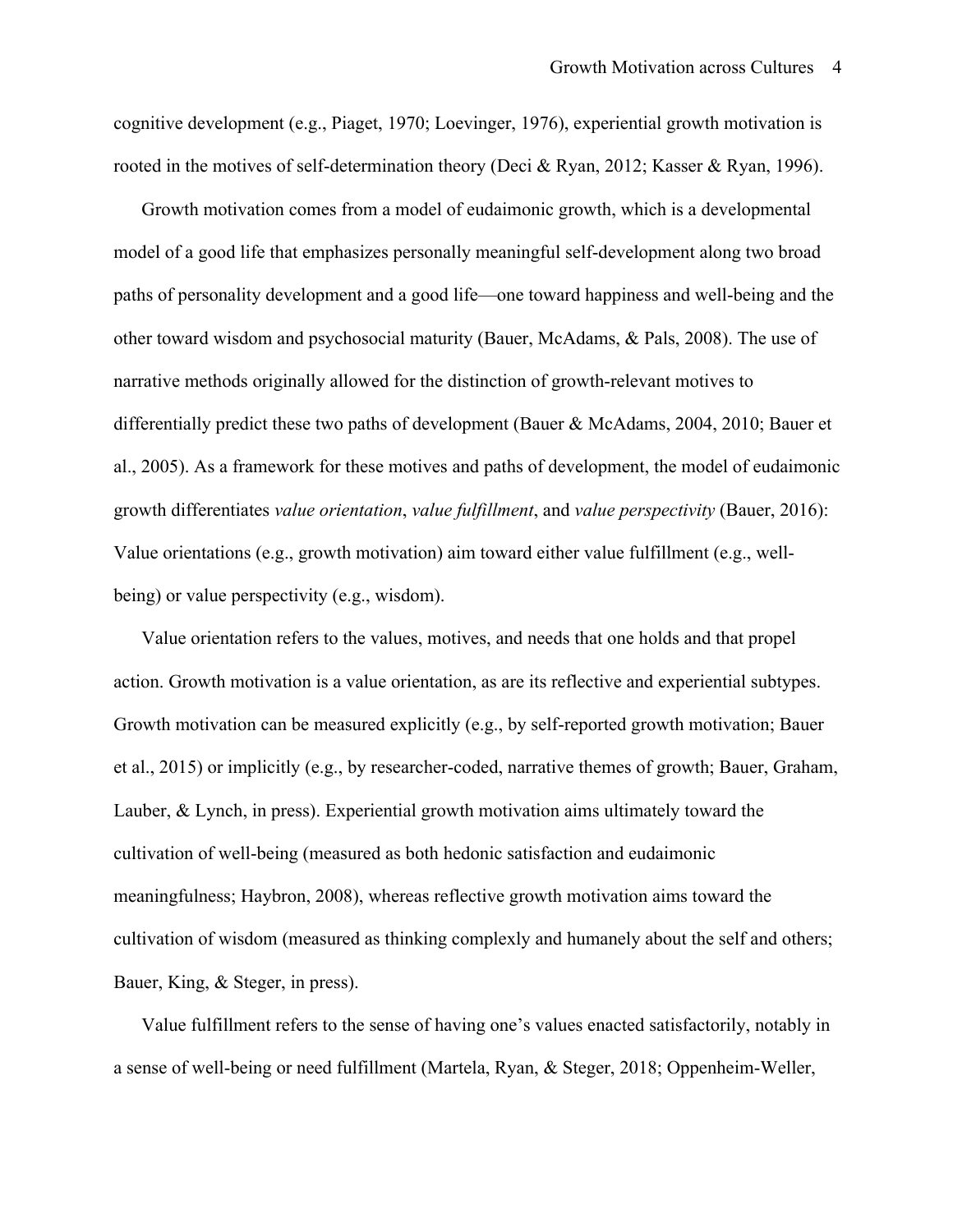Roccas, & Kurman, 2018; Tiberius, 2014; Wolf, 2010). Experiential growth motivation is a value orientation for personal growth that correlates with the value fulfillment of well-being (Bauer et al., 2015). However, the value orientation of reflective growth motivation does not correlate with well-being—at least not in the U.S.

Reflective growth motivation is a kind of value orientation that does not theoretically aim toward subjective value fulfillments (noting that this theory rests on Western, Aristotelian, and individualist assumptions). Instead, reflective growth motivation aims toward *value perspectivity* (Bauer, 2016). Value perspectivity is a unique feature of values that is seldom examined in definitions of values and motivation, yet it lies at the root of wisdom, a key feature of meaningmaking, personhood, adaptation to adversity, and a good life (Bauer, King, & Steger, in press). Value perspectivity refers *not to the content of a value* (i.e., not to what one values or whether one's values are fulfilled satisfactorily) but rather to *the organizational, structural complexity and coherence by which one thinks about* the contents of one's values and their fulfillments (e.g., Labouvie-Vief, 2003; Loevinger, 1976; Suedfeld, Tetlock, & Streufert, 1992). Value perspectivity is what differentiates wisdom from a merely subjective sense of meaningfulness: It is one thing to feel that one's life has value and meaning (i.e., to be relatively fulfilled), and it is another to think complexly or simplistically about that meaningfulness and its underlying values. Wisdom comes from thinking about the humane values and value fulfillments of the self and others from a higher degree of perspectivity (i.e., from greater points of view, from multiple perspectives; Bauer, King, & Steger, in press; see also Staudinger & Glück, 2011).

As it turns out, measures of well-being (especially hedonic well-being, i.e., pleasurable experience and satisfaction; Diener, Lucas, & Scollon, 2006) typically do not correlate with measures of wisdom that emphasize complexity of thinking about the self and others (for reviews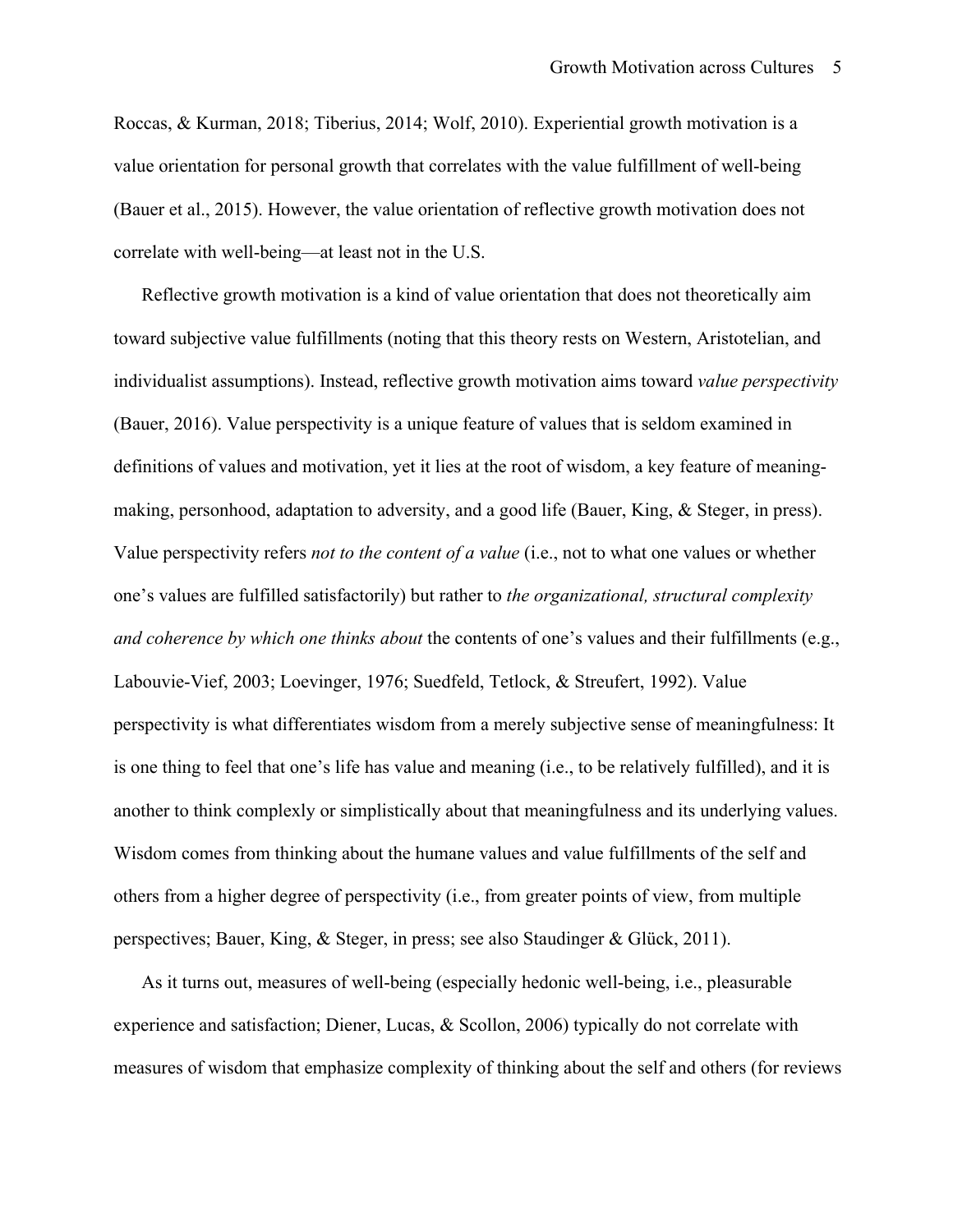see Bauer et al., 2008; King & Hicks, 2007)—at least not in the U.S. and other countries with individualist cultures. In the U.S., reflective growth motivation predicts wisdom-related measures but not well-being.

#### **Individualist and Collectivist Growth Motivation**

Research has not yet addressed reflective and experiential growth motivation crossculturally, but related research provides the basis for our hypotheses. First, ample evidence suggests that growth-oriented values like humanistic motives and self-improvement motives which are combined in the construct of experiential growth motivation—correlate with wellbeing across cultures. For example, as noted earlier, growth-oriented values in Schwartz's model of values correlate with well-being across cultures (Sortheix & Schwartz, 2017). We note that growth motivation correlates with the latent variable of growth-oriented values in the Schwartz et al. (2012) model (Wayment & Bauer, 2018). Second, across samples from the U.S., China, South Korea, and Taiwan (the latter three representing collectivist cultures), people whose goals were self-concordant (i.e., goals featuring self-determined, humanistic motives) had relatively higher levels of well-being (Sheldon et al., 2004). Third, individuals from both individualist and collectivist cultures value self-improvement, particularly for people who report high levels of well-being (Gaertner, Sedikides, & Cai, 2012).

Fourth, critical self-reflection differs between individualist and collectivist cultures in its relation to well-being. Individuals from countries characterized as having individualist cultures have been shown to endorse personal motives for affect regulation, whereas individuals from countries with collectivist cultures have been shown to endorse personal motives for critical selfreflection and self-improvement in the service of maintaining cultural norms and contributing to society (e.g., Kitayama, Markus, Matsumoto, & Norasakkunkit, 1997; Heine & Buchtel, 2011;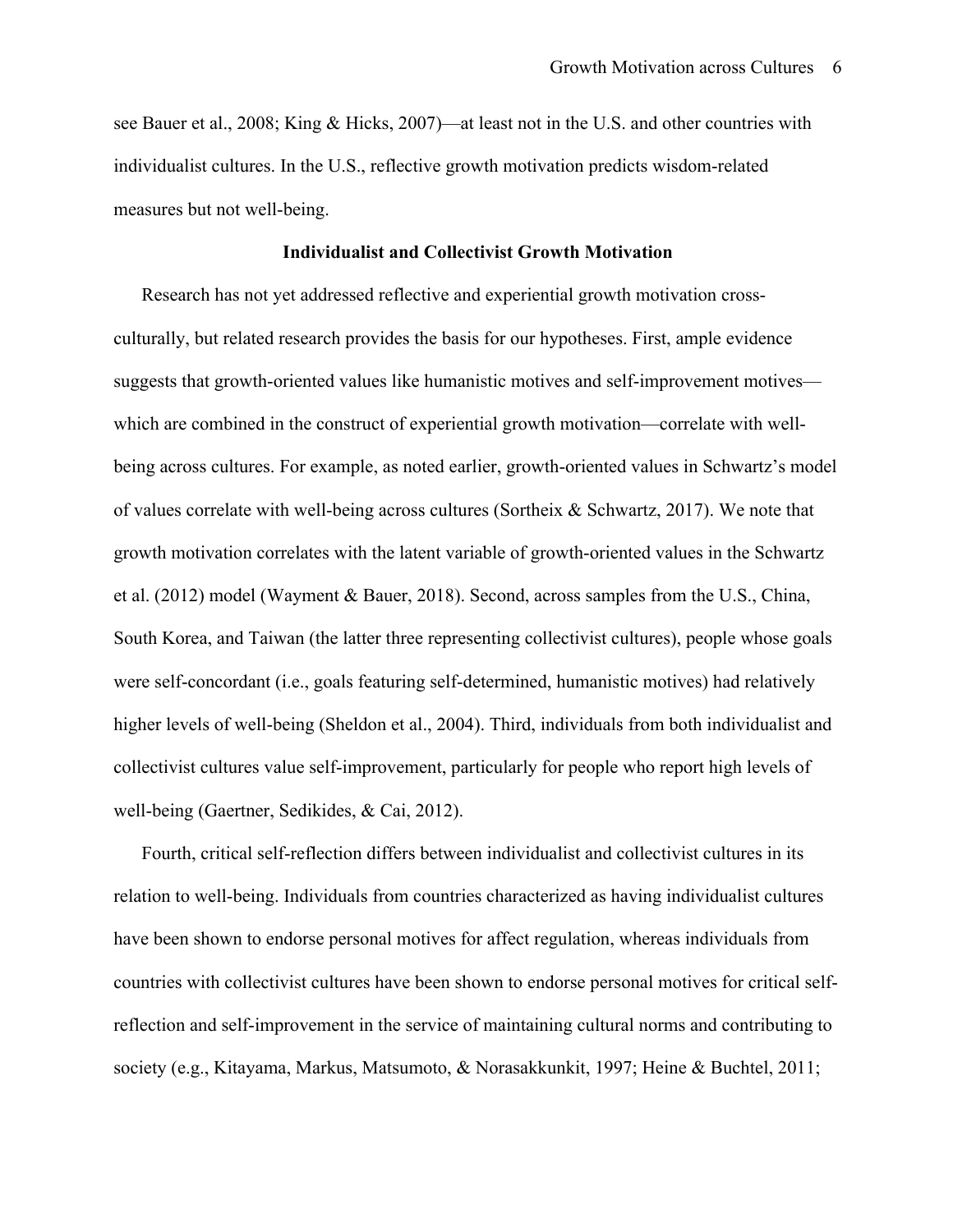Heine et al., 2001; Heine & Lehman, 1997; Heine, Takata, & Lehman, 2000; Wirtz, Chiu, Diener, & Oishi, 2009).

Motives for critical self-reflection guard against selfish impulsivity and an overinflated sense of one's own worth, while simultaneously promoting responsibility for one's actions, all of which facilitates the welfare of the collective (Kitayama et al., 1997). For instance, even in the U.S., participants who scored high on self-esteem and growth motivation were more likely to take responsibility for failure (presumably to learn from the failure), whereas those with high self-esteem but low growth motivation tended to externalize blame (Park, Bauer, & Arbuckle, 2009). In another study, women who scored high in growth motivation were less likely to engage in behavioral self-handicapping than those scoring low in growth motivation (Brown, Park, & Folger, 2012). Critical self-reflection—or more precisely, the motive for it—is a key component of reflective growth motivation. Theoretically, if a culture values critical self-reflection and the ability to take others' perspectives, then the explicit motivation for reflective growth should correspond to a sense of well-being.

#### **Hypotheses**

Based on the research just summarized, we formed three hypotheses on the relations of reflective and experiential growth motivation to well-being (as well as to identity exploration, as a wisdom-related measure) in countries that have been rated as having individualist or collectivist cultures. We expected cultural differences for well-being, when comparing the two facets of GMI simultaneously: (Hypothesis 1) Reflective growth motivation would correlate with well-being only in collectivist but not individualist cultures, whereas (Hypothesis 2) experiential growth motivation would correlate with well-being in individualist but not collectivist cultures.<sup>1</sup> We also expected that (Hypothesis 3) reflective growth motivation rather than experiential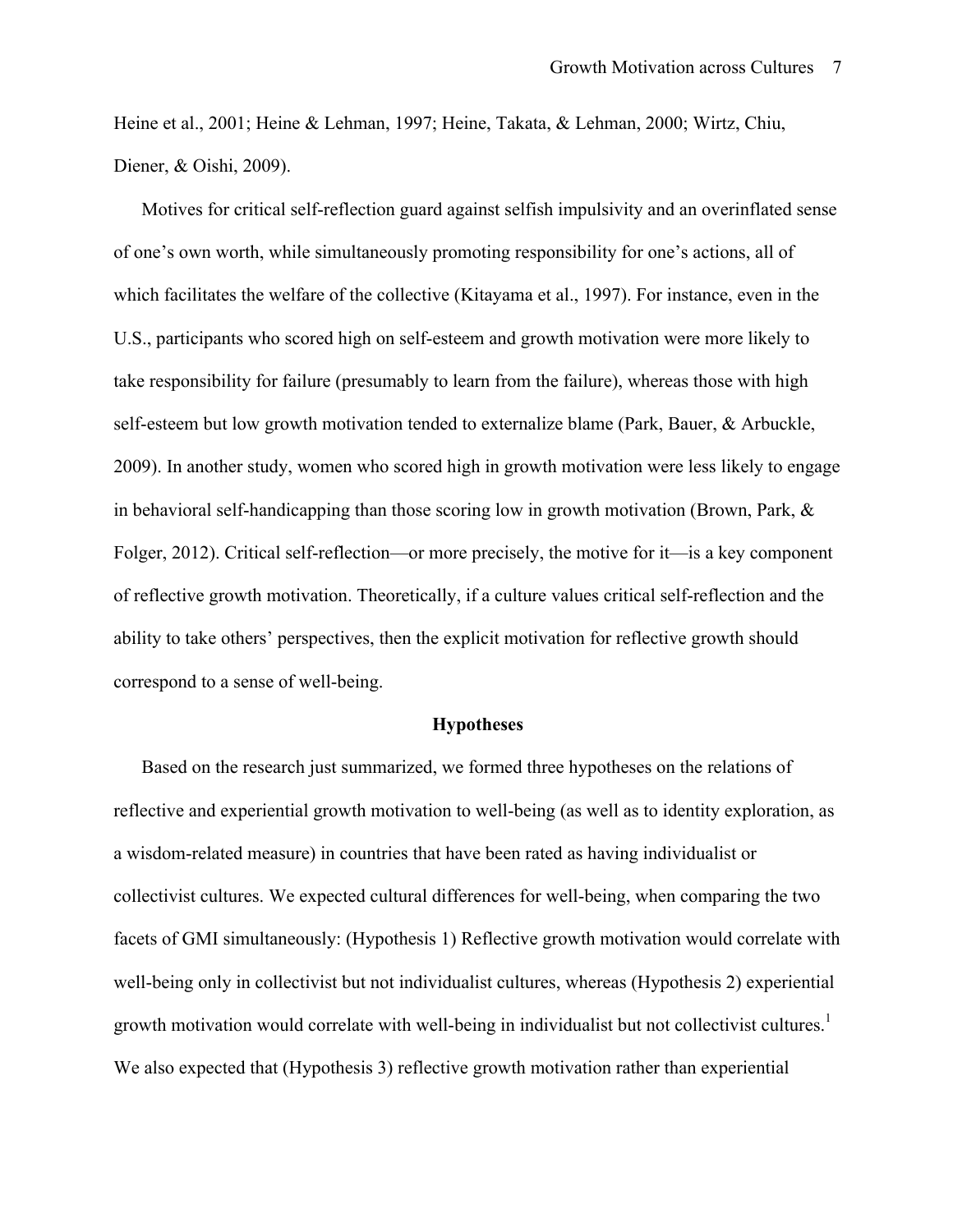growth motivation would correlate with identity exploration in both individualist and collectivist cultures, as critical self-reflection appears to be characteristic of wisdom-related phenomena across cultures (Gibbs, Basinger, Grime, & Snarey, 2007).

We wish to note at the outset the difference between countries and cultures (Keller, 2012): Again, we studied individuals from countries that have been rated elsewhere as relatively more individualist or collectivist. We tested our hypotheses in four countries that differ on measures of individualism and collectivism (Hofstede, Hofstede, & Minkov, 2010; Diener, Gohm, Suh, and Oishi, 2000; Triandis & Gelfand, 1998): the U.S. (the most individualist nation, with an individualism–collectivism Hofstede score of 91), Guatemala (score of 6, the most collectivist), Japan (46, relatively collectivist), and India (48, relatively collectivist, but with important nuances). India is perhaps more difficult to classify along the individualist–collectivist divide, given its vast, multicultural complexity (Sinha, Sinha, Verma, & Sinha, 2001). For example, urban areas in northern India have scored higher on individualism than rural areas (Jha & Singh, 2001; Sinha et al., 2001), women have scored higher than men on both individualism and collectivism (Jha & Singh, 2001), and India has scored on the higher side of trait expressiveness than have other countries of similar levels of individualism–collectivism (Matsumoto et al., 2008). Our sample in India came from an urban university. We examined the role of caste, given caste's role in self-identity construction (Jaspal, 2011) and higher castes' ties to higher socioeconomic status (Nayar, 2007), which corresponds to individualism (Sinha et al., 2001; Triandis, 1989). We predicted that participants who self-identified in higher castes (see Method) would tend toward the individualist predictions for growth motivation. In contrast, we expected that those who self-identified in lower castes, which allow for generally less mobility and fewer freedoms for the individual person (Sen, 1999), would tend toward the collectivist predictions.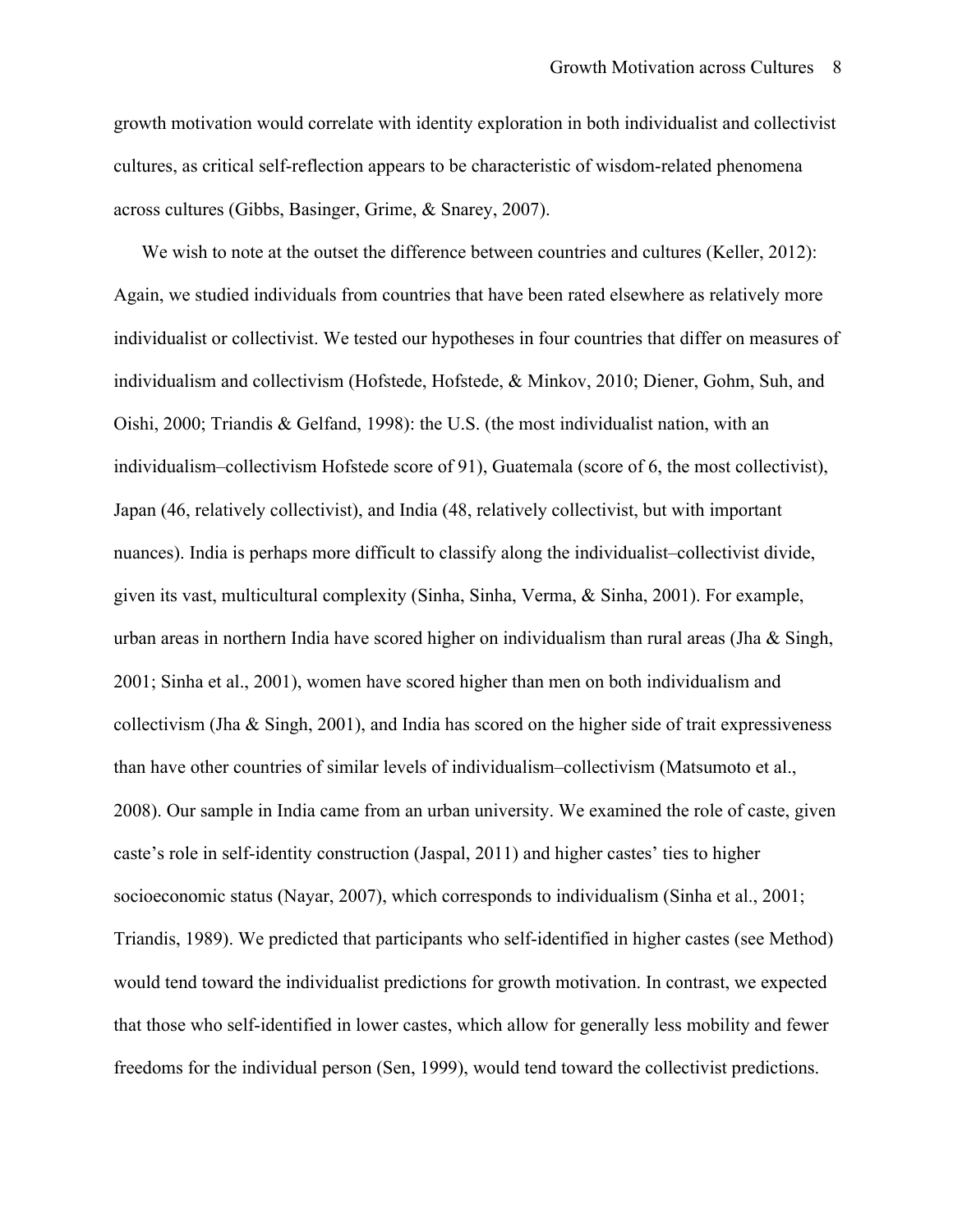## **Method**

## **Participants and Procedure**

This study received approval from the ethics review boards of the universities through which the data were gathered. Participants signed informed consent forms. Surveys were hand-written.

**Sample 1: U.S.** One hundred nine undergraduate psychology students (62% women; *M* age = 19.68,  $SD = 1.19$ ) participated in this online survey study in exchange for credit in psychology course.

**Sample 2: Japan**. One hundred fifty-six undergraduate students (44% women; *M* age = 20.16, *SD* = 3.35) participated in this survey study in exchange for credit in psychology course. All measures were translated into Japanese by the third author.

**Sample 3: Guatemala**. Fifty-seven adults (68% women) were recruited by the fourth author in Quetzaltenango, Guatemala on the street and through referral sampling. Age was measured in five categories: 18-20 (12%), 21-30 (23%), 31-40 (17%), 41-50 (10%), and 51+ (6%); 32% of participants did not report their age. All measures were translated into Spanish by the fourth author.

**Sample 4: India**. One hundred fifty-four undergraduate students (54% women; *M* age =  $22.95$ ,  $SD = 1.03$ ) of a university in southern India participated in this survey study in exchange for credit in a psychology course. Participants had the option to report their caste, which 88 participants did. Based on standards set by the Indian government for policies to neutralize the prejudicial effects of the caste system, we grouped castes into higher- and lower-status castes. Of the castes reported in this study, higher-status castes included (in alphabetical order) Brahmin, GM, Lingayat, Maratha, and Reddi (total *n* = 56). Lower-status castes included Lamani, Scheduled Castes, and Scheduled Tribes (total  $n = 32$ ). Other participants in the sample either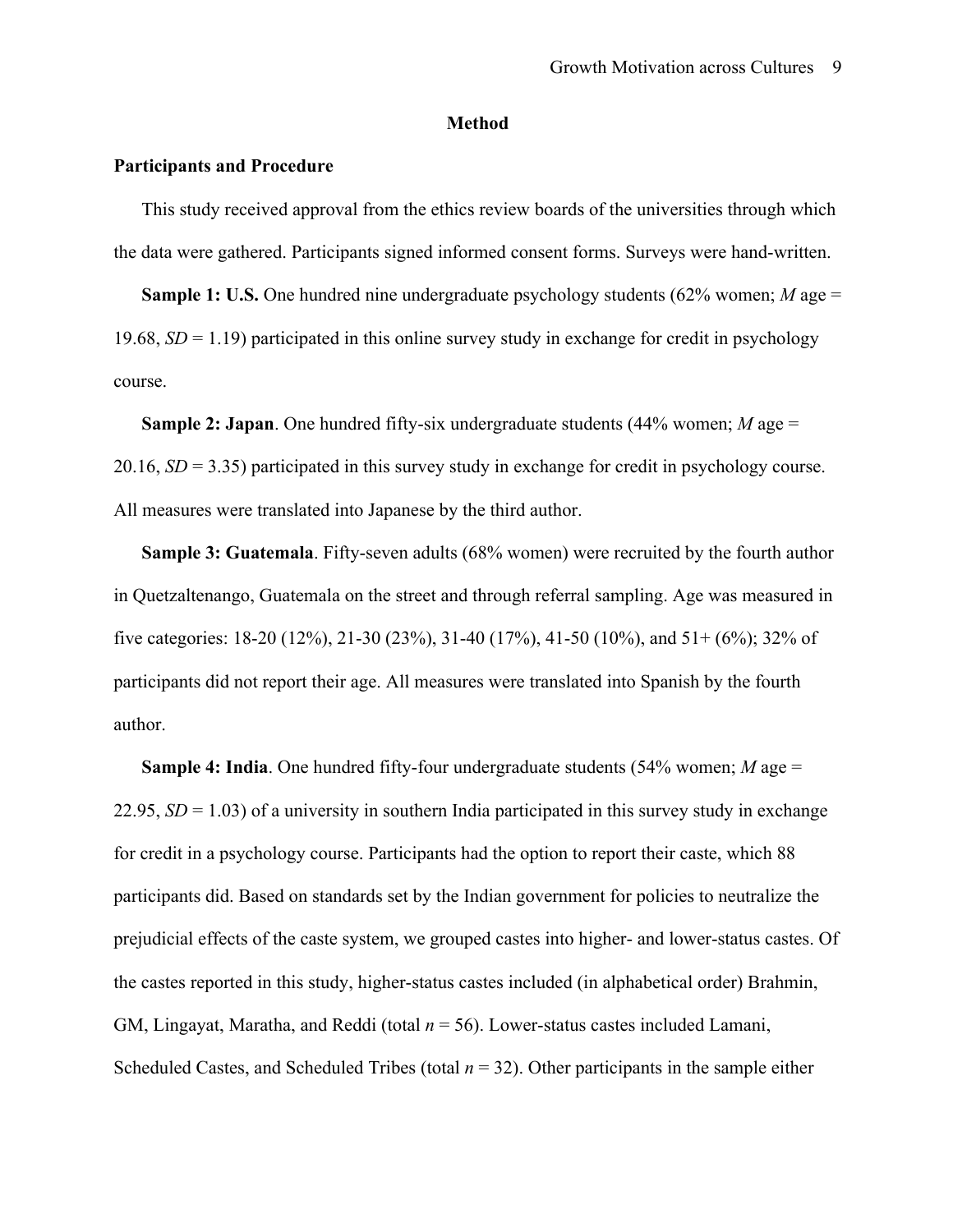did not report caste (total  $n = 65$ ), of whom 38 self-identified for religion as Hindu, 20 as Muslim, six as Christian, and one as Jain. All measures were administered in English.

#### **Measures**

We measured reflective and experiential growth motivation, identity exploration, and two forms of well-being (life satisfaction and psychological well-being).

**Growth motivation**. The Growth Motivation Index (GMI) uses eight items to measure the degree to which people claim to be motivated by concerns that revolve around two facets of personal growth: reflective and experiential (Bauer et al., 2015). The GMI asks participants to rate on seven-point Likert-type scale how often they pursue activities and relationships for specific reasons of growth (1 = never, 4 = periodically,  $7 =$  always). The GMI has demonstrated convergent and discriminant validity (Bauer, Graham, Lauber, & Lynch, in press; Bauer, Park, Montoya, & Wayment, 2015). Reflective-growth items include "I ask my friends what they think and feel about current issues so that I can understand other points of view" and "I actively seek new perspectives on how to live my life, even if these new perspectives mean I've been wrong." Experiential-growth items include "I try to form my personal goals in life around my deeper interests" and "I strive to make my relationships better in the future." Cronbach's alphas for GMI-reflective were: U.S., .83; Japan.69; Guatemala, .71; India, .64. Cronbach's alphas for GMI-experiential were: U.S., .81; Japan; Guatemala, .72; India, .65.

**Life satisfaction.** The Satisfaction with Life Scale (SWL; Diener, Emmons, Larson, & Griffen, 1985) is a well-validated, five-item, seven-point-scale measure of overall life satisfaction (the Indian sample rated SWL on a five-point scale). Cronbach's alphas were: U.S., .85; Japan, .78; Guatemala, .66; India, .48. Thus we interpret findings with SWL in the India sample with caution.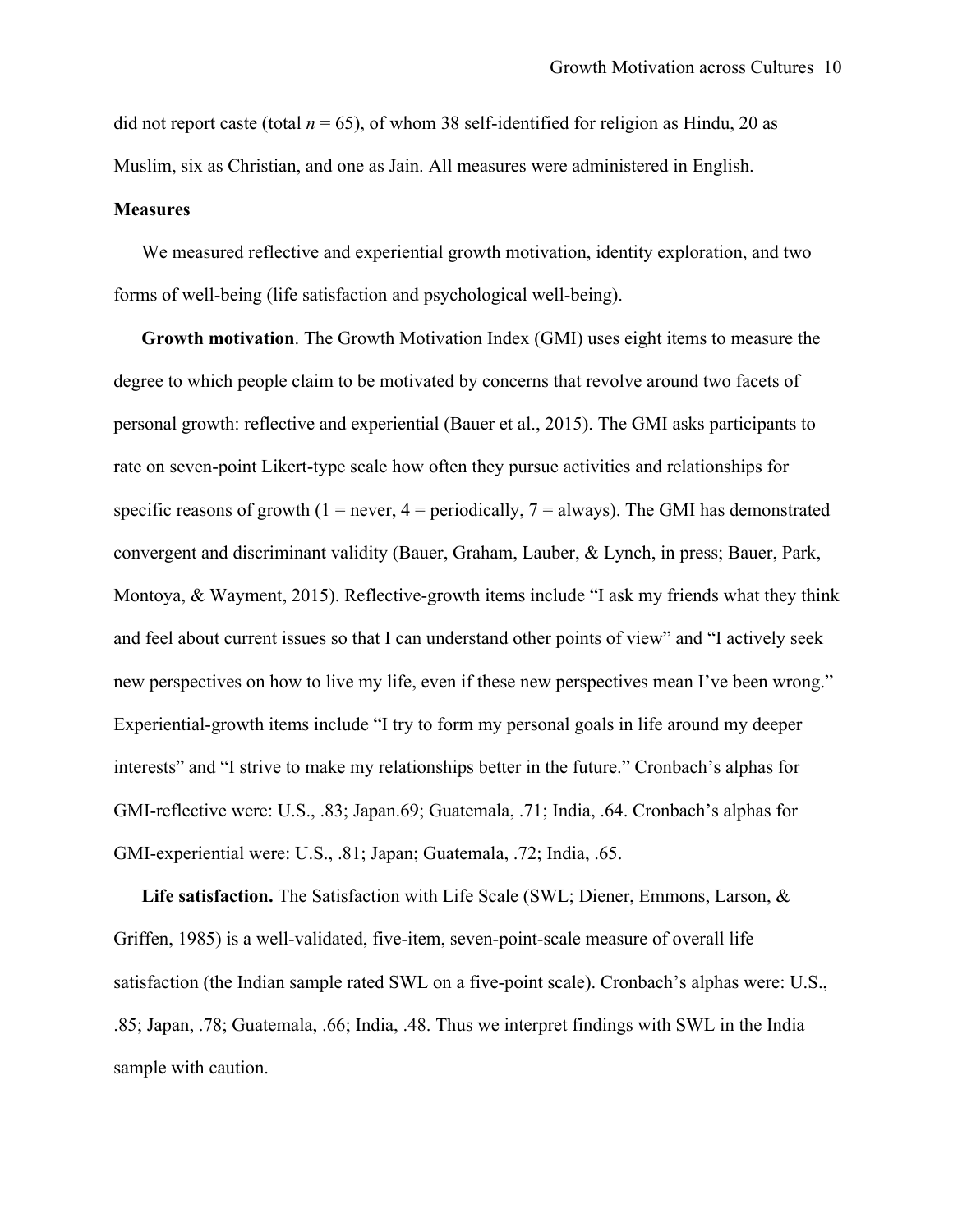**Psychological well-being.** Ryff's scale of psychological well-being (PWB; Ryff & Keyes, 1995) is a well-validated measure of six dimensions of well-being: autonomy, environmental mastery, personal growth, positive relations with others, purpose in life, and self-acceptance. We used the 42-item version, with items rated on a 6-point scale. For abbreviation we use the term PWB in reference to the aggregate measure of the subscales, and PWB-autonomy, PWBmastery, etc. in reference to the individual scales. Cronbach's alphas were: U.S., .94; Japan, .63; India, .70. The Guatemala sample did not take PWB.

**Identity exploration**. The Identity Style Inventory – Information Orientation subscale (Berzonsky, 1989) is a well-validated, 11-item, 5-point-scale measure of Eriksonian (1968) identity exploration, assessing how much individuals think they search for information on relevant situations, explore new perspectives, and seek an elaborated understanding of psychosocial life. Cronbach's alphas were: U.S., .84; Japan, .86; Guatemala, .77; India, .60.

#### **Results**

Descriptive statistics appear for each sample in Table 1. Participants in Guatemala and India scored at the same mean level of GMI-reflective and GMI-experiential, which was higher than that of participants in the U.S. and Japan. Participants in Japan, Guatemala, and India scored at the same mean level of identity exploration, which was higher than that of participants in the U.S. Participants in Guatemala scored higher on SWL than participants in the U.S. and India, who scored at the same mean level as each other, which was higher than that of the participants in Japan. Participants in Japan and India scored at the same mean level of PWB, which was higher than participants in the U.S. (Guatemalan participants did not take that measure).

Below we report correlations for each country and then regressions of either identity exploration or well-being on both GMI-reflective and GMI-experiential to tease apart the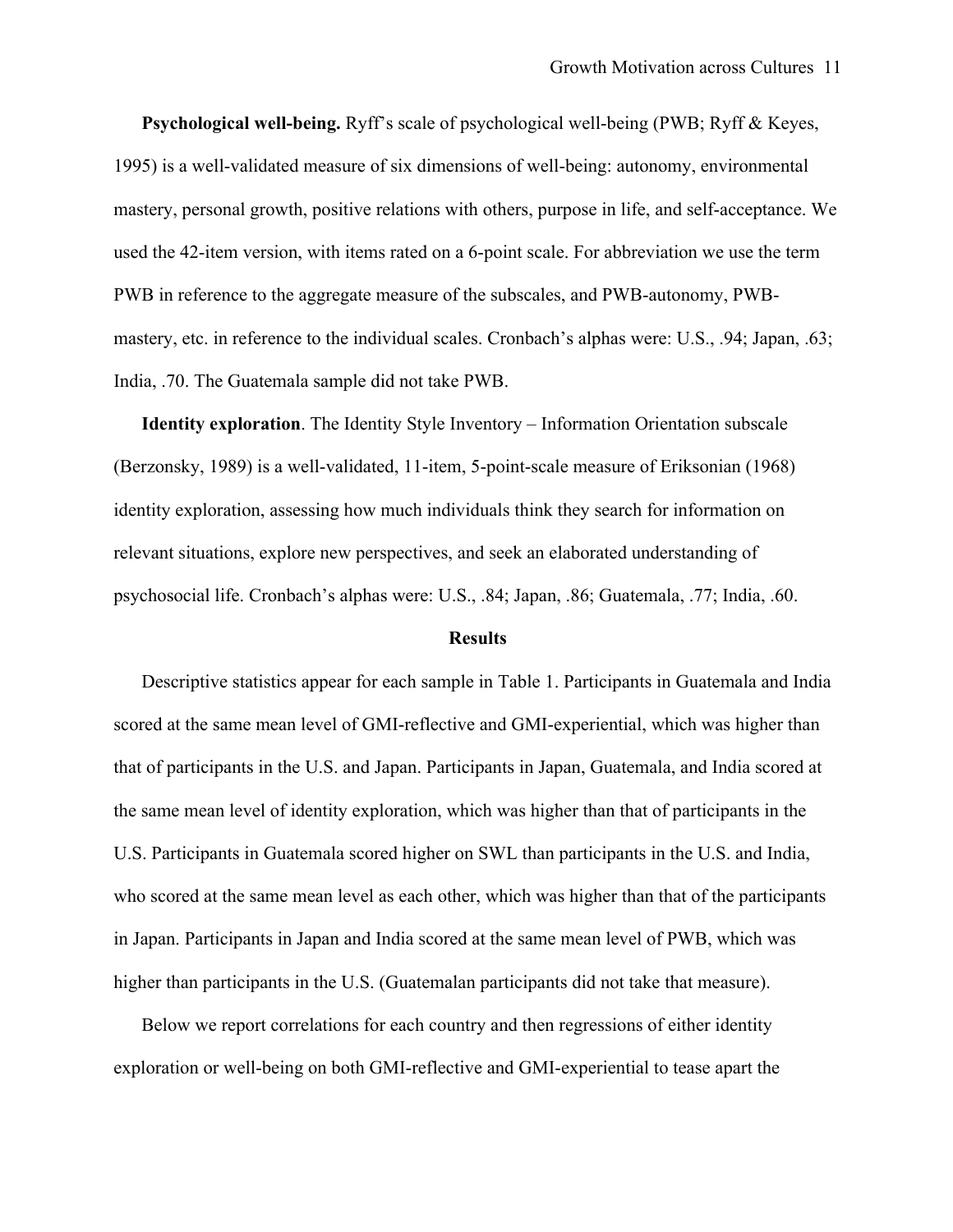reflective and experiential features of growth motivation, as done in previous studies in the U.S. (e.g., Bauer & McAdams, 2010; Bauer et al., 2015).

#### **Sample 1: U.S.**

GMI-reflective correlated with GMI-experiential,  $r = .54$ ,  $p < .001$ , as in previous studies (Bauer et al., 2015). GMI-reflective correlated with identity exploration and PWB but not SWL. GMI-reflective also correlated with PWB-growth, PWB-purpose, and PWB-self-acceptance (see Table 2). GMI-experiential correlated with identity exploration, SWL, PWB, and all PWB subscales except PWB-autonomy. The GMI subscales correlated significantly,  $r = .55$ ,  $p < .001$ . Identity exploration correlated with SWL,  $r = .25$ ,  $p < .01$ , and PWB,  $r = .36$ ,  $p < .001$ . (Throughout the results section, we report correlations with PWB subscales and GMI subscales

for those readers who are interested in those relations.) SWL correlated with PWB,  $r = .68$ ,  $p <$ .001. None of these measures differed by gender.

Regressing identity exploration, we found that GMI-reflective was a significant predictor, B  $= .20$ , SE = .04,  $\beta = .49$ ,  $p < .001$ , but GMI-experiential no longer was, B = -.01, SE = .06,  $\beta$  = -.01,  $p > 0.10$  (see Table 3). As suggested by the bivariate correlations, GMI-experiential predicted SWL, B = .36, SE = .16,  $\beta$  = .26,  $p < .05$ , but GMI-reflective did not, B = .05, SE = .11,  $\beta$  = -.16,  $p > 0.10$ . Regressing PWB, we found that GMI-experiential was a significant predictor,  $B = 0.24$ , SE = .08,  $\beta$  = .37,  $p < .01$ , but GMI-reflective no longer was, B = .02, SE = .05,  $\beta$  = .12,  $p < .10$ .<sup>2</sup>

Overall these findings supported expectations for countries with individualist cultures, in that experiential growth motivation predicted well-being but not identity exploration, whereas reflective growth motivation predicted identity exploration but not well-being.

## **Sample 2: Japan**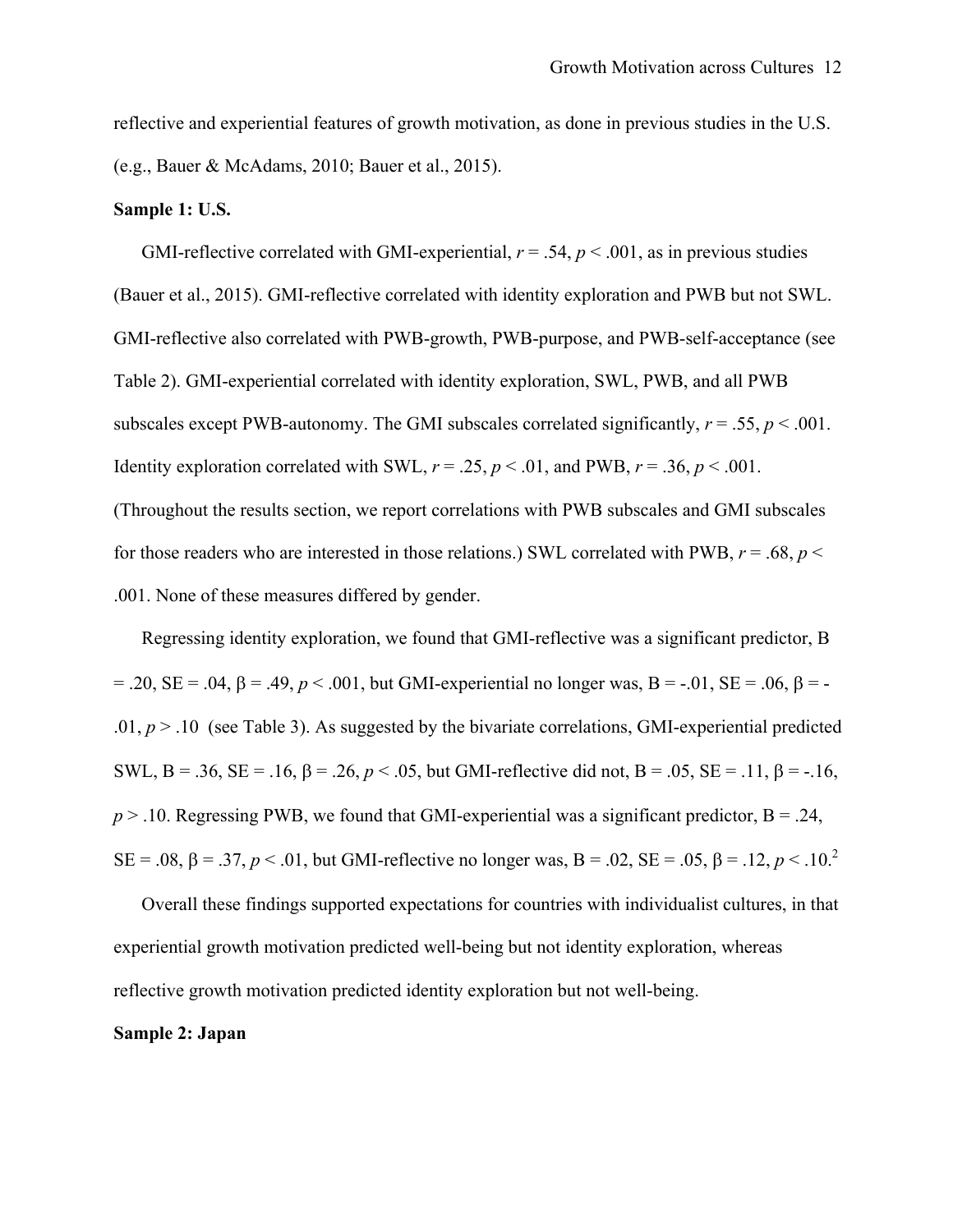GMI-reflective correlated with GMI-experiential,  $r = .64$ ,  $p < .001$ . GMI-reflective correlated with identity exploration, SWL, PWB, PWB-mastery, PWB-growth, PWB-purpose, and PWBrelations. GMI-experiential correlated with identity exploration, SWL, PWB, PWB-mastery, PWB-growth, PWB-purpose, and PWB-relations (see Table 2). The GMI subscales correlated significantly,  $r = .64$ ,  $p < .001$ . Identity exploration did not correlate with SWL ( $p > .10$ ) but did correlate with PWB,  $r = .31$ ,  $p < .001$ . SWL correlated with PWB,  $r = .52$ ,  $p < .001$ . None of these measures differed by gender.

Regressing identity exploration, we found that GMI-reflective was a significant predictor, B  $= .25$ , SE = .12,  $\beta = .28$  *p* < .01, but GMI-experiential no longer was, B = .18, SE = .10,  $\beta = .10$ , *p* < .10 (see Table 3). As suggested by the bivariate correlations, GMI-reflective predicted SWL, B = .59, SE = .16,  $\beta$  = .49,  $p < .001$ , but GMI-experiential did not, B = -.16, SE = .16,  $\beta$  = -.16, p  $>$  10. Regressing PWB, we again found that GMI-reflective was a significant predictor, B = .32, SE = .08,  $\beta$  = .29,  $p < 0.01$ , but GMI-experiential no longer was, B = .06, SE = .09,  $\beta$  = .12,  $p >$ .10.

Overall these findings supported expectations for countries with collectivist cultures, in that reflective growth motivation would predict both well-being and identity exploration.

#### **Sample 3: Guatemala**

GMI-reflective correlated with GMI-experiential, *r* = .60, *p* < .001. GMI-reflective correlated with both identity exploration and SWL (PWB was not used in this study; see Table 2). GMIexperiential correlated with both identity exploration and SWL. Identity exploration correlated with SWL,  $r = .52$ ,  $p < .001$ . The GMI subscales correlated significantly,  $r = .61$ ,  $p < .001$ . None of these measures differed by gender.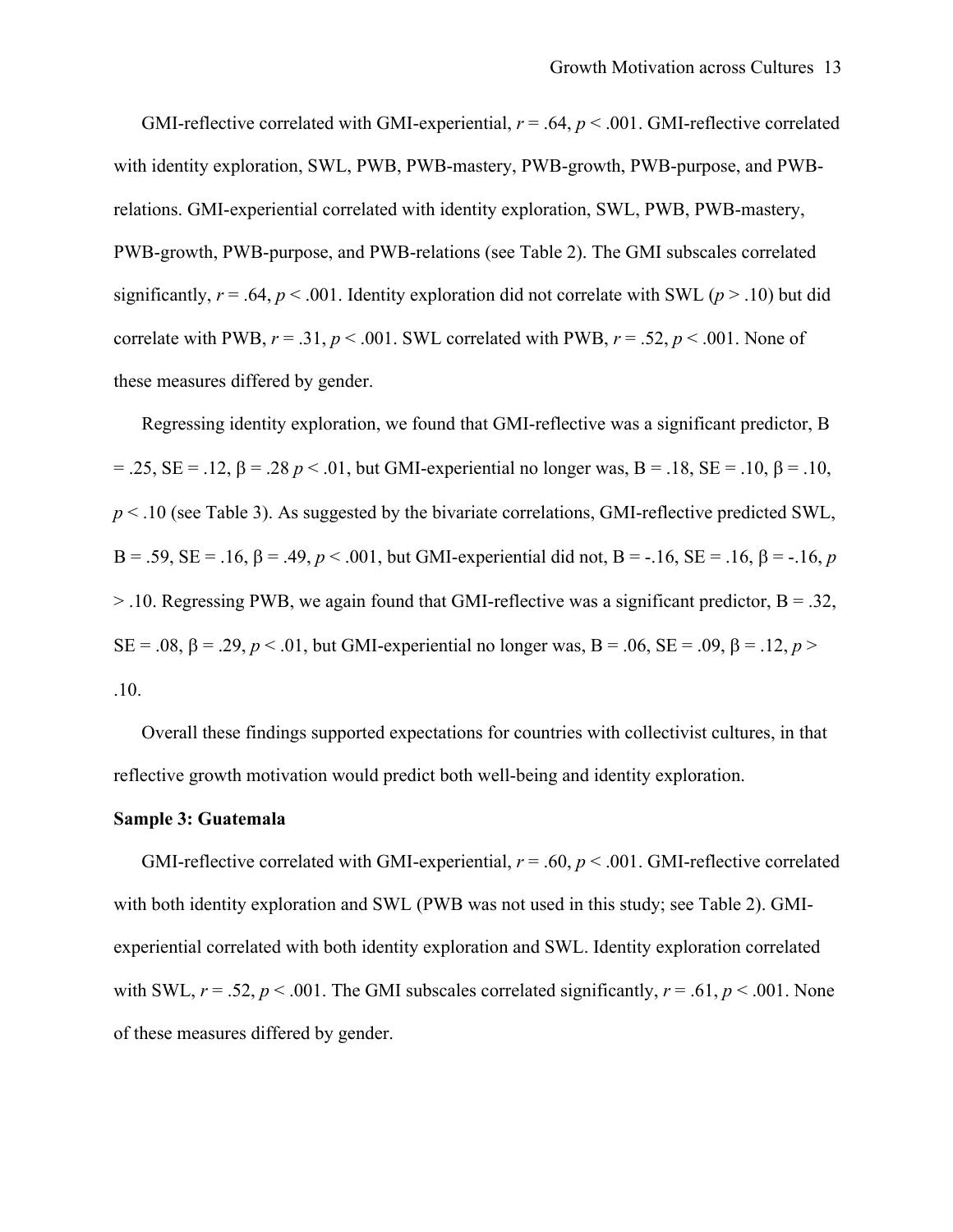Regressing identity exploration, GMI-reflective was a significant predictor,  $B = .33$ ,  $SE =$ .11,  $\beta = .45$ ,  $p < .01$ , but GMI-experiential no longer was,  $B = .03$ ,  $SE = .08$ ,  $\beta = .05$ ,  $p > .10$ (see Table 3). Regressing SWL, GMI-reflective was a significant predictor,  $B = .32$ ,  $SE = .11$ ,  $\beta = .39, p < .01$ , but GMI-experiential no longer was, B = .16, SE = .08,  $\beta = .25, p > .05$ . Neither gender nor age related to any of the variables.

Overall these findings supported expectations for countries with collectivist cultures, in that reflective growth motivation would predict both well-being and identity exploration.

#### **Sample 4: India**

GMI-reflective correlated with GMI-experiential,  $r = .36$ ,  $p < .001$ . GMI-reflective correlated with identity exploration, PWB-autonomy, and PWB-growth but not with SWL, PWB, or the PWB subscales (see Table 2). GMI-experiential did not correlate with identity exploration, SWL, or any measure of PWB except for PWB-autonomy. The GMI subscales correlated significantly,  $r = .36$ ,  $p < .001$ . Identity exploration correlated with SWL,  $r = .23$ ,  $p < .001$ , but not with PWB  $(p > 0.10)$ . SWL correlated with PWB,  $r = 0.68$ ,  $p < 0.001$ . Thus, while GMI-reflective did correlate with identity exploration, neither form of growth motivation correlated consistently with both SWL and PWB, at least when considering the overall sample (although we note the low reliability of SWL in the India sample). However, this scenario changed when considering caste and gender. Groups of higher versus lower castes did not differ in mean levels of any variable. Gender differences were found and are reported below.

**Higher castes**. For those who self-identified with higher castes, GMI-reflective correlated with identity exploration but not with SWL or PWB (see Table 2). In contrast, GMI-experiential did not correlate with identity exploration but did correlate with SWL and PWB (see Table 2).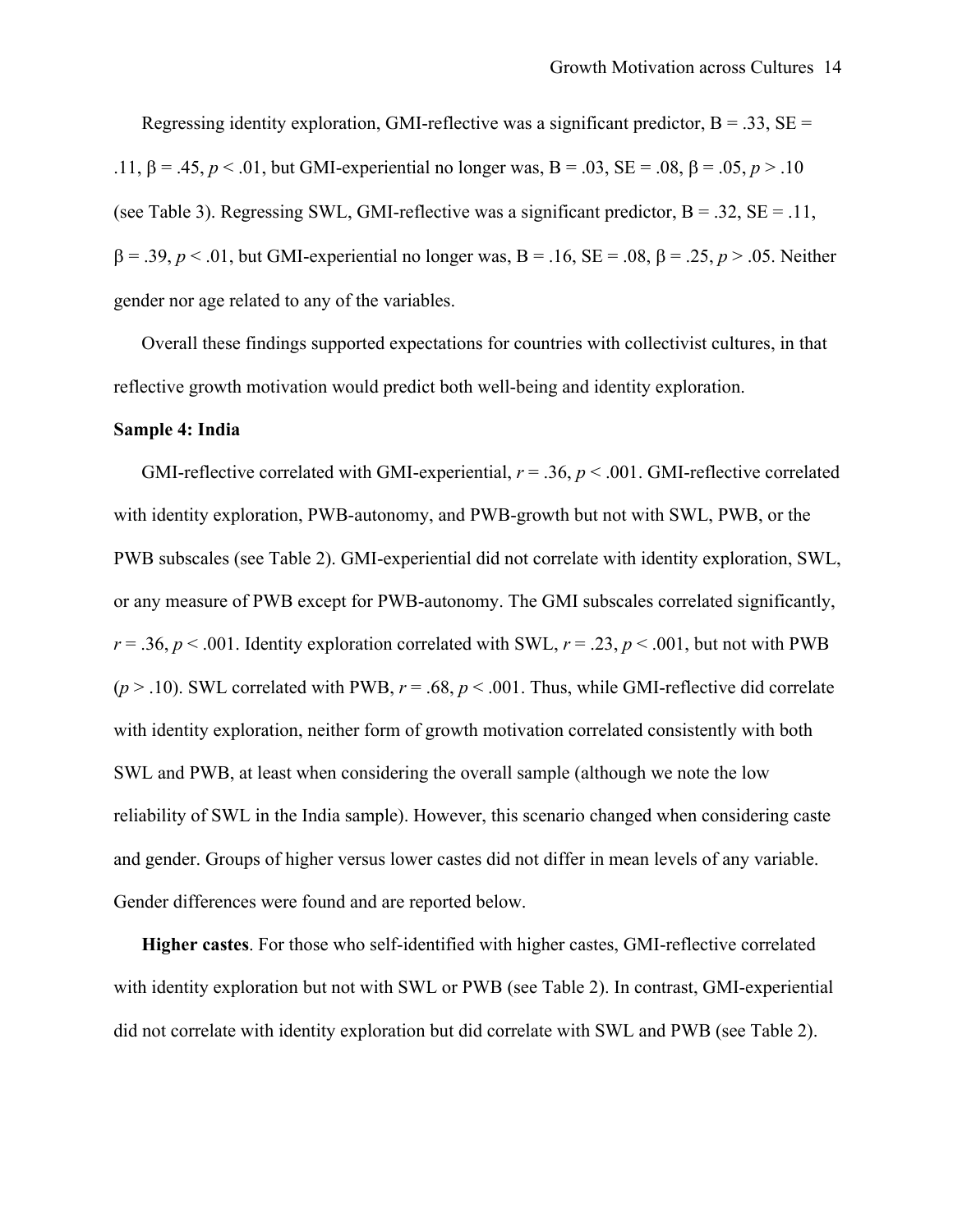Thus, for those reporting membership in a higher caste, GMI, identity exploration, and wellbeing functioned as in the U.S. sample but not as in the samples of Japan and Guatemala.

**Lower castes.** For those who self-identified with lower castes, GMI-reflective correlated only with PWB-autonomy and PWB-growth but not identity exploration, SWL, or aggregate PWB (see Table 2). GMI-experiential did not correlate with any variable. Regressions of identity exploration and then of well-being measures on the two GMI subscales yielded largely the same results (see Table 3). Thus, for those reporting membership in a lower caste, GMI held little by way of bivariate relations to either identity exploration or well-being. However, we note the small group size, and below we consider interactions by caste.

**No caste.** We had made no predictions regarding this group but report their findings, as caste analyses are relatively seldom reported. For those who did not report an identification with any caste, GMI-reflective and GMI-experiential each correlated with identity exploration and no other variable (see Table 2). A regression of identity exploration showed that GMI-reflective was significant, B = .32, SE = .07,  $\beta$  = .48,  $p < .001$ , but GMI-experiential was not, B = .10, SE = .05,  $\beta = .21, p > .05$  (see Table 3).

**Interactions by caste.** Next we tested whether GMI-experiential differed by caste in predicting well-being. In a regression of SWL (standardized) on GMI-experiential (standardized), caste (higher versus lower, contrast coded) and their interaction, the interaction was marginally significant,  $B = .19$ ,  $SE = .10$ ,  $\beta = .19$ ,  $p < .08$ . In a regression of PWB (standardized) on the same model, the interaction was significant,  $B = .24$ ,  $SE = .10$ ,  $\beta = .22$ ,  $p <$ .05. An examination of means revealed that, for participants who reported higher castes, relative to lower castes, higher GMI-experiential scores predicted especially high PWB scores (noting too that simple effects were found only for GMI-experiential). Thus the individualist model of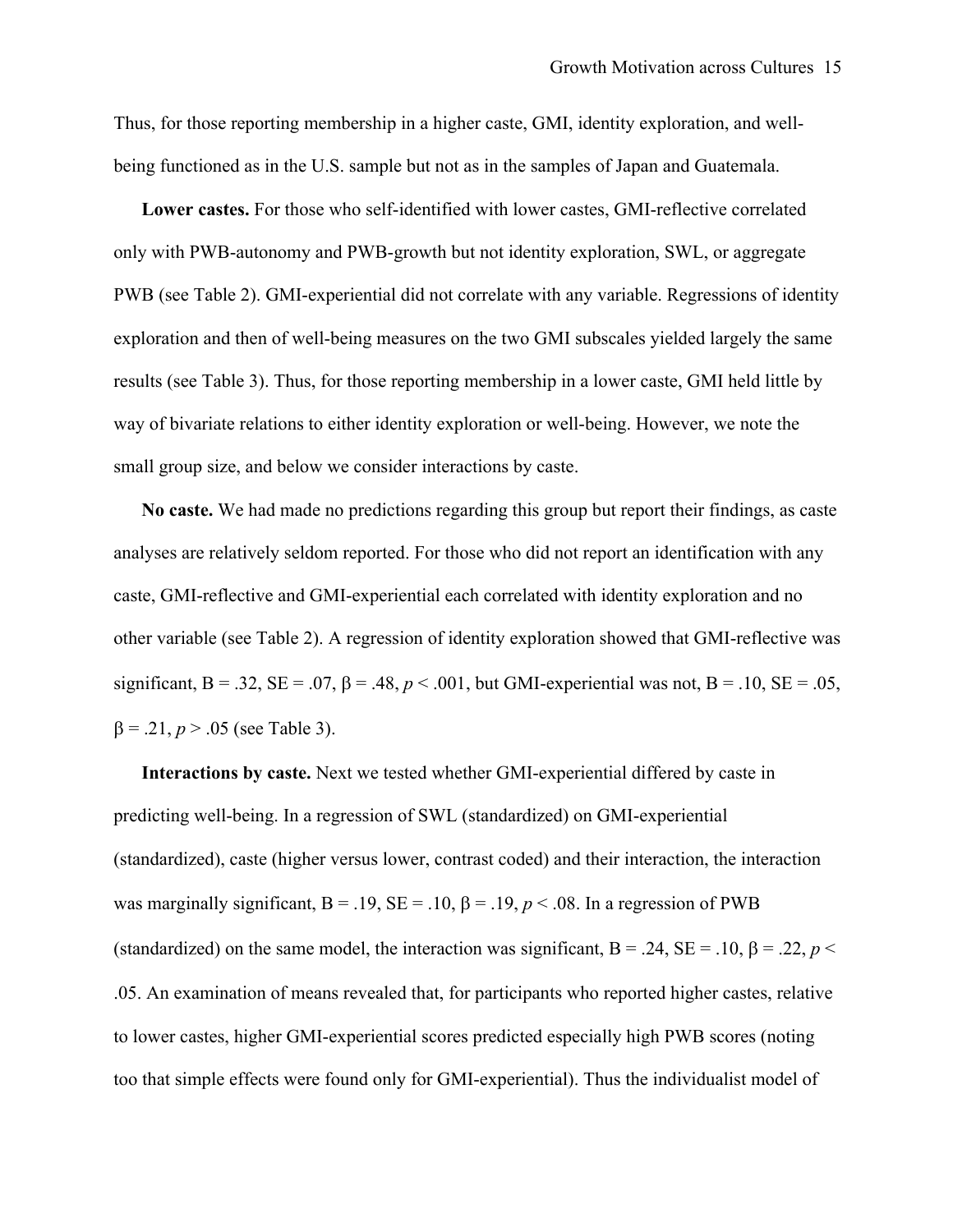growth motivation seemed to characterize the participants of higher castes in India. Participants of lower castes showed a minimal suggestion of the collectivist model, as reflective growth motivation correlated with two dimensions of PWB, whereas experiential growth motivation showed no relation to well-being.

**Gender**. Women  $(M = 5.27, SD = .90)$  in India had higher GMI-reflective scores than men  $(M = 4.94, SD = .83)$ ,  $t(152) = 2.29$ ,  $p < .05$ . Women  $(M = 5.93, SD = .92)$  had higher GMIexperiential scores than men (M = 5.53, SD = 1.07),  $t(152) = 2.52$ ,  $p < .05$ . Women (M = 3.88, SD = .56) had higher SWL scores than men (M = 3.66, SD = .56), *t*(152) = 2.46, *p* < .05. For men, GMI-reflective correlated with neither identity exploration, SWL, nor PWB (*p*s > .10), whereas GMI-experiential correlated with identity exploration,  $r = .35$ ,  $p < .01$ , but with neither SWL nor PWB ( $ps > .10$ ). For women, GMI-reflective correlated with identity exploration,  $r =$ .40, *p* < .001, but with neither SWL nor PWB (*p*s > .10), whereas GMI-experiential correlated marginally with PWB,  $r = .25$ ,  $p = .05$ , but with neither identity exploration nor SWL ( $p_s > .10$ ). For women, a regression of PWB showed that GMI-experiential was a marginally significant predictor,  $B = .14$ ,  $SE = .08$ ,  $\beta = .22$ ,  $p < .08$ , but GMI-reflective was not.

We turn now to gender X GMI interactions. In a regression of identity exploration (standardized) on gender (contrast-coded) and GMI-reflective (standardized) and their interaction, the interaction was significant,  $B = -.12$ ,  $SE = .05$ ,  $\beta = -.18$ ,  $p < .05$ , as was GMIreflective,  $B = .17$ ,  $SE = .05$ ,  $\beta = .26$ ,  $p < .001$  (but gender was not,  $p > .10$ ). An examination of means showed that the relation between GMI-reflective and identity exploration was especially strong for women. In a regression of SWL on gender, GMI-experiential, and their interaction, the interaction was not significant. However, in a regression of PWB on the same model, the interaction was marginally significant,  $B = -.08$ ,  $SE = .04$ ,  $\beta = -.15$ ,  $p < .07$ . When using a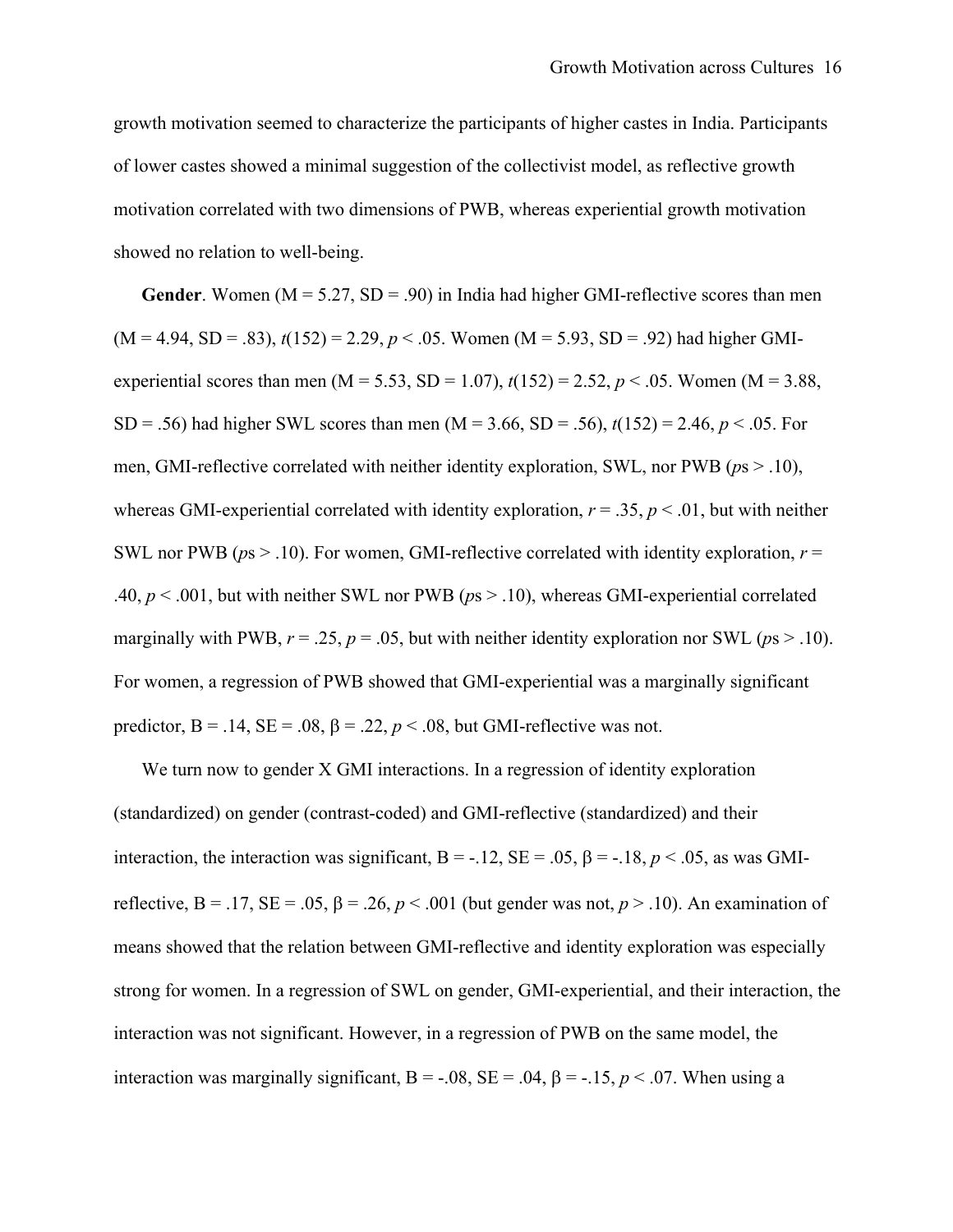median-split, contrast-coded variable for GMI-experiential in that regression of PWB, the interaction with gender was significant,  $B = -.11$ ,  $SE = .04$ ,  $\beta = -.21$ ,  $p < .05$ , as was GMIexperiential,  $B = .11$ ,  $SE = .04$ ,  $\beta = .20$ ,  $p < .05$  (but gender was not,  $p > .10$ ). An examination of means showed that the relation between GMI-experiential and PWB was stronger for women than for men. No three-way interactions were found among caste, gender, and either GMI subscale in predicting identity exploration, SWL, or PWB. Thus, we found some support that the individualist model of growth motivation characterized women more so than men in the sample from India. We note that women self-identified with higher castes than men did,  $X^2(91) =$ 12.01,  $p < 0.001$ ; women were 4.3 times more likely to claim a higher versus lower caste, whereas men were 1.2 times more likely to claim a *lower* versus higher caste.

## **Cross-Cultural Interactions with GMI**

The regression models above demonstrated simple effects within individual countries for growth motivation in relation to identity exploration and well-being. To provide a more rigorous test of individualist and collectivist models of growth motivation across countries, we ran regressions testing interactions of each GMI subscale by countries with reportedly individualist versus collectivist cultures. Based on *a priori* expectations, we created a "Culture" variable by designating as individualist the participants from the U.S. and those from India who selfidentified with higher castes (contrast-coded as -1) and by designating as collectivist the participants from Japan, Guatemala, and those from India who self-identified with lower castes (coded as 1). However, we note that the empirical rationale (based on the present data) for dividing the India sample in this way was stronger for the higher-caste group than for the lower.<sup>3</sup>

To create interaction variables, we first standardized the variables for GMI subscales, identity exploration, SWL, and PWB across all samples. We then computed variables for three two-way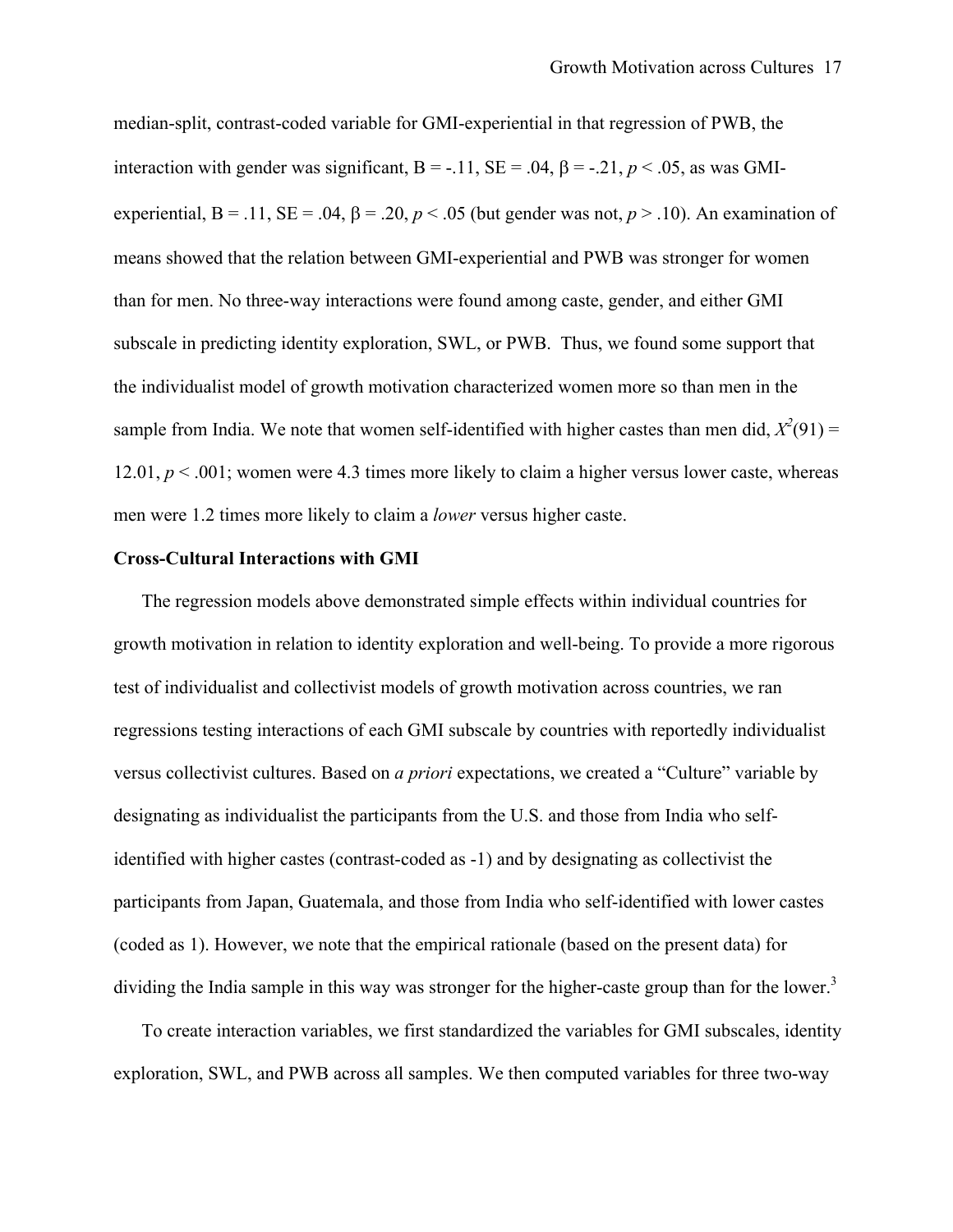interactions and one three-way interaction by multiplying the contrast-coded variable "Culture" by GMI subscales: Culture X GMI-reflective, Culture X GMI-experiential, GMI-reflective X GMI-experiential, and finally Culture X GMI-reflective X GMI-experiential. The full regression model (whether predicting identity exploration, SWL, or PWB) included variables for Culture, GMI-reflective, GMI-experiential, each of the three two-way interactions, and the three-way interaction. In terms of the hypotheses, we were most interested in the interactions of Culture and GMI subscales—especially GMI-reflective when predicting well-being. We first present regressions of identity exploration, SWL, and PWB individually and then present graphs of a regression of an aggregate of the two well-being measures that summarize the overall patterns.

**Predicting SWL.** Regressing SWL on the full model, GMI-reflective,  $B = .21$ ,  $SE = .06$ , the Culture X GMI-reflective interaction,  $B = 0.15$ ,  $SE = 0.06$ , and the Culture X GMI-experiential interaction (inversely),  $B = -.15$ ,  $SE = .06$ , each simultaneously predicted SWL (standardized betas and significance levels appear in Table 4). Examinations of means showed that, in support of Hypothesis 1, participants who scored high on GMI-reflective tended to report higher levels of SWL in putatively collectivist cultures but not individualist cultures. In contrast, participants in putatively individualist cultures who scored high on GMI-experiential tended to report higher levels of SWL. In contrast, participants in putatively collectivist cultures who scored higher on GMI-experiential actually tended to score lower on SWL, in support of Hypothesis 2 (although we expected GMI-experiential to have nothing to do with well-being for collectivist cultures, rather than to correlate inversely). We note that these interactions were significant when controlling for each other, in addition to the other variables. The three-way interaction was not significant.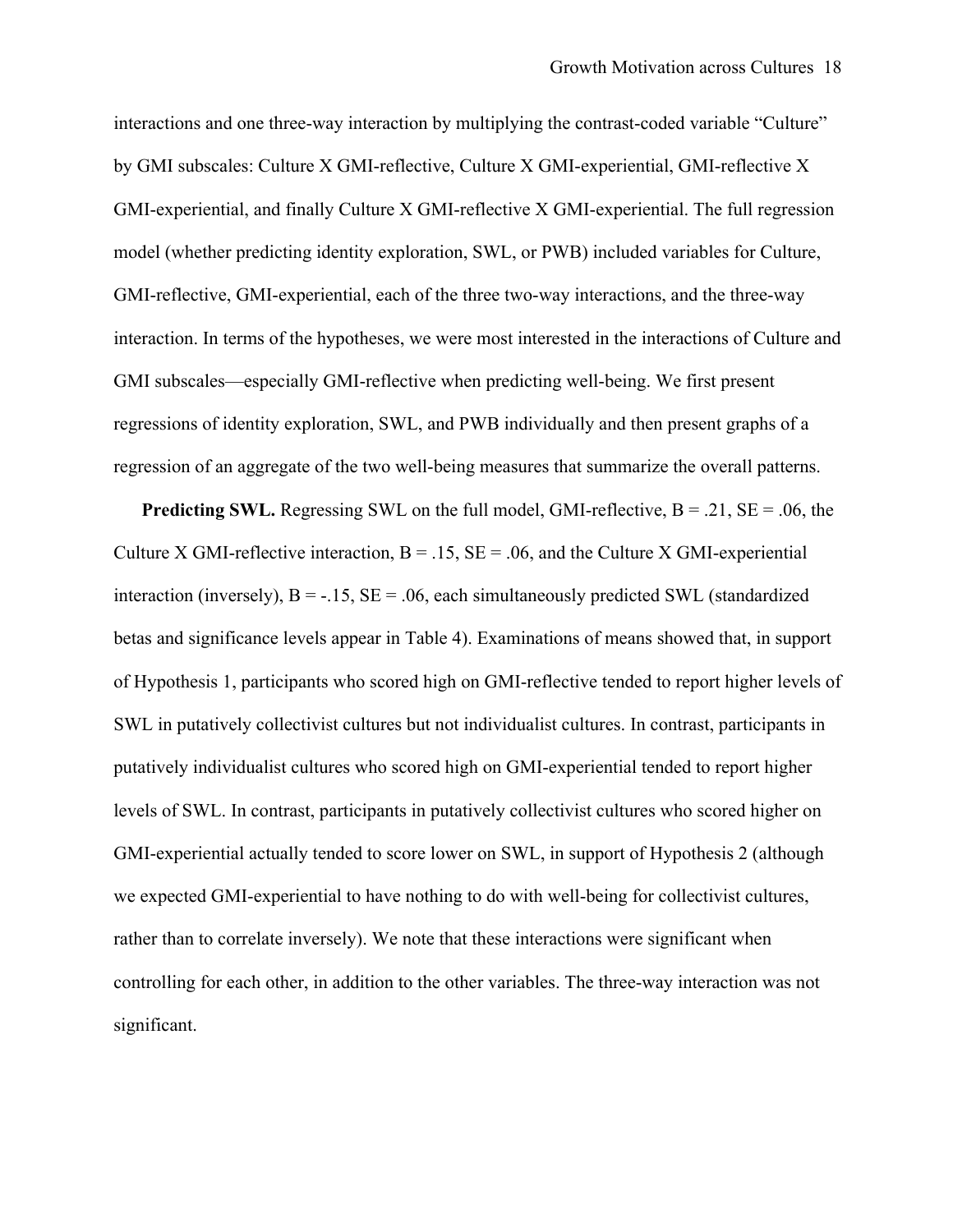**Predicting PWB.** Cross-cultural analyses with PWB did not include the Guatemala group, as PWB was not used in that study, meaning that the collectivist group included participants from Japan and participants from India who self-identified with lower castes. Regressing PWB on the full model, GMI-reflective,  $B = .14$ ,  $SE = .06$ , GMI-experiential,  $B = .27$ ,  $SE = .06$ , the Culture X GMI-reflective interaction,  $B = .16$ ,  $SE = .06$ , and the Culture X GMI-experiential interaction,  $B = -.18$ ,  $SE = .06$ , each simultaneously predicted PWB (see Table 4). Examinations of means showed that participants who scored high on GMI-reflective tended to report higher levels of PWB in putatively collectivist but not individualist cultures, in support of Hypothesis 1. In contrast, participants who scored high on GMI-experiential tended to report higher levels of PWB in putatively individualist but not collectivist cultures, in support of Hypothesis 2 (except that, again, as with SWL, we expected GMI-experiential to have nothing to do with well-being for collectivist cultures, rather than to correlate inversely). The three-way interaction was not significant.

**Predicting aggregated well-being.** For the purpose of presenting the preceding interactions graphically, we first median-split the two standardized GMI subscales and then aggregated the standardized scores of SWL and PWB into a single variable called Well-Being (WB). (A regression of WB on the full model revealed the same pattern of results as with the previous regression with PWB, which in the interest of space we do not detail here. We note that the Guatemalan participants is not included in these analyses, as they did not take PWB.) An ANOVA predicting WB using the same model as in the regressions but with median-split GMI subscales revealed simultaneously significant interactions of Culture x GMI-Reflective, *F* (1, 219) = 6.04,  $p < 0.05$ , and of Culture x GMI-Experiential,  $F(1, 219) = 8.47$ ,  $p < 0.01$ . The threeway interaction was not significant. Figure 1 shows that (a) GMI-reflective corresponded to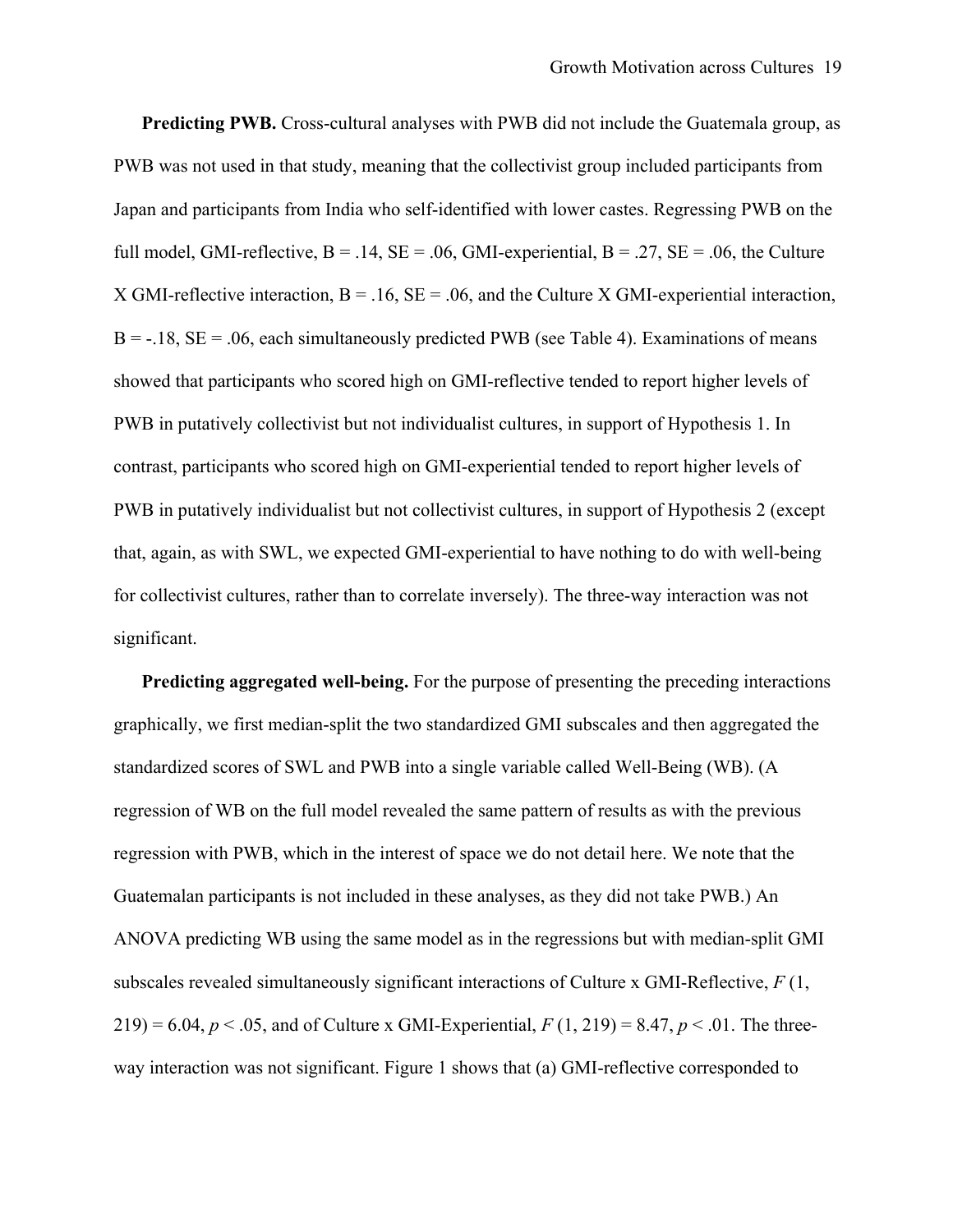higher levels of WB in putatively collectivist but not individualist cultures, whereas (b) GMIexperiential corresponded to higher levels of WB in putatively individualist but not collectivist cultures. These findings support Hypotheses 1 and 2.

**Predicting identity exploration.** Regressing identity exploration on the full model, only GMI-reflective predicted identity exploration,  $B = .34$ ,  $SE = .07$  (see Table 4). In other words, in support of Hypothesis 3, reflective growth motivation predicted identity exploration across cultures, controlling for experiential growth motivation, their interaction, and all interactions with culture.

## **Discussion**

The present study tested how motives for two kinds of personal growth—reflective and experiential—functioned in relation to well-being and identity exploration in four countries that score relatively high on measures of individualism (U.S.) or collectivism (Japan, Guatemala), plus India, whose scores lean collectivist but are clouded by the complexities of social caste (Sinha et al., 2001). Based on past research (e.g., Gaertner et al., 2012; Heine et al., 2001), we predicted that reflective growth motivation would predict well-being in collectivist but not individualist cultures, whereas experiential growth motivation would predict well-being in individualist but not collectivist cultures. We also expected that reflective growth motivation would predict identity exploration across cultures. We found support for our hypotheses when comparing the U.S., Japan, and Guatemala, but the findings from India raise important questions for future research.

## **Cultural Differences in Growth Motivation**

We found differences across countries that largely matched our expectations for countries with individualist or collectivist cultures. Reflective growth motivation predicted well-being for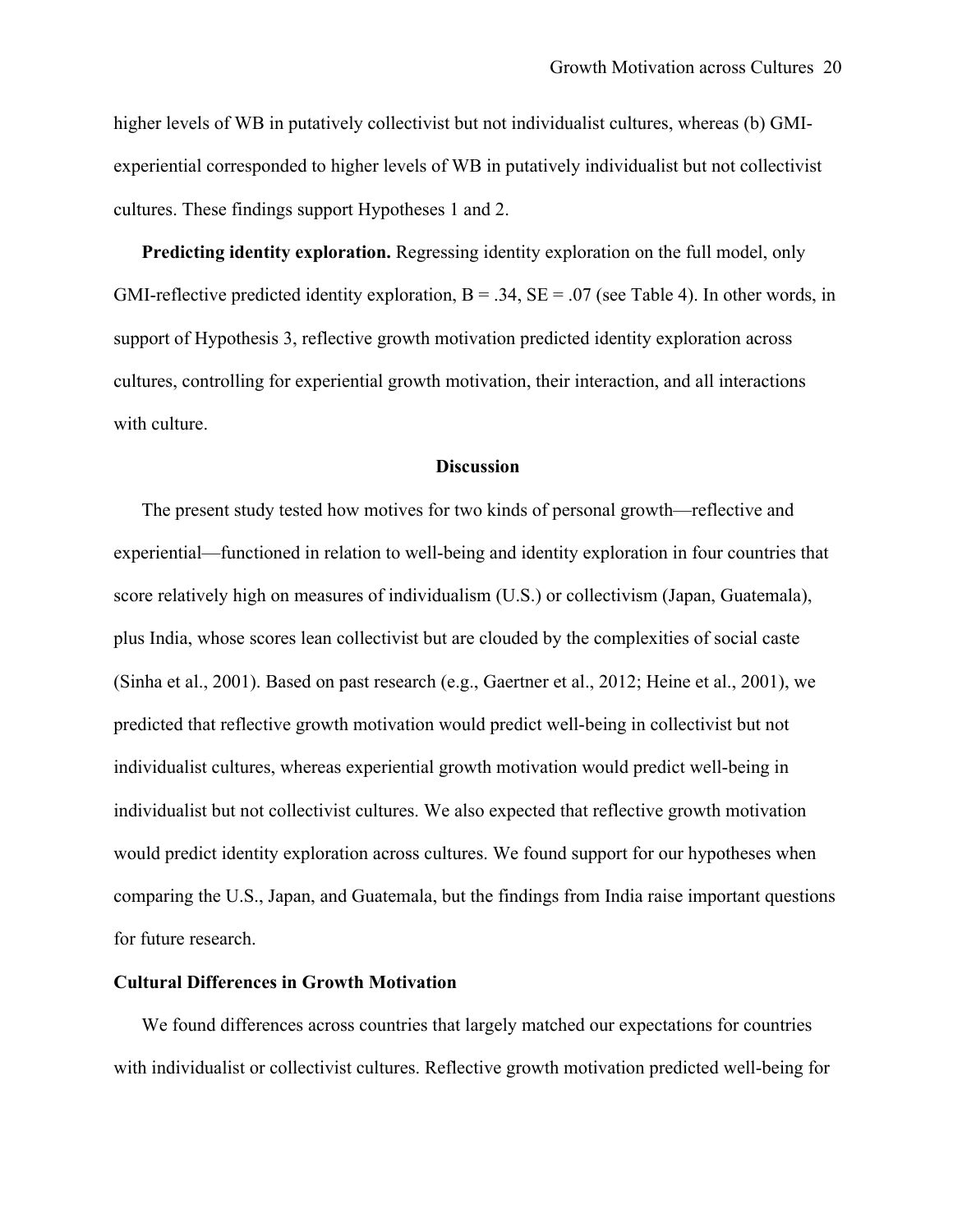participants from Japan and Guatemala but not for participants from the U.S. and the higher castes of India. Conversely, experiential growth motivation predicted well-being for participants from the U.S. and higher-caste India but not from Japan and Guatemala (again, when teasing out the core qualities of experiential growth motivation by controlling for reflective growth motivation). In other words, for countries that are known to score relatively high on measures of collectivism (e.g., Hofstede et al., 2010; Diener et al., 2000), well-being was tied to reflective growth motivation, which emphasizes critical self-reflection over personal interests, which in turn is a hallmark value in collectivist cultures (e.g., Heine et al., 2000; Kitayama et al., 1997). In contrast, for countries that are known to score relatively high on measures of individualism, wellbeing was tied to experiential growth motivation, which emphasizes the pursuit of personal interests over critical self-reflection. Furthermore, even though the findings for the Guatemala sample fit the hypotheses, we note that this was the only sample comprised of adults, so it is not clear whether these findings are products of culture or developmental maturity.

The sample from India was as interesting as it was perplexing. While India is often considered to be a collectivist culture (its Hofstede score of 48 on individualism–collectivism is very close to that of Japan's score of 46), various sectors of India are more likely to endorse individualist values (Sinha et al., 2001). We suspect that the caste differences were tied to socioeconomic status differences in participants' families as well as to the notion that individualism corresponds to industrialized environments and resources (Triandis, 1989), to which people in higher castes have greater access, compared to those in lower castes (Nayar, 2007). For instance, Sinha et al. (2001) found that participants who reported higher levels of collectivism were more likely to have fathers who worked in agricultural settings (which are relatively more populated by people in of lower castes) than in business settings (which are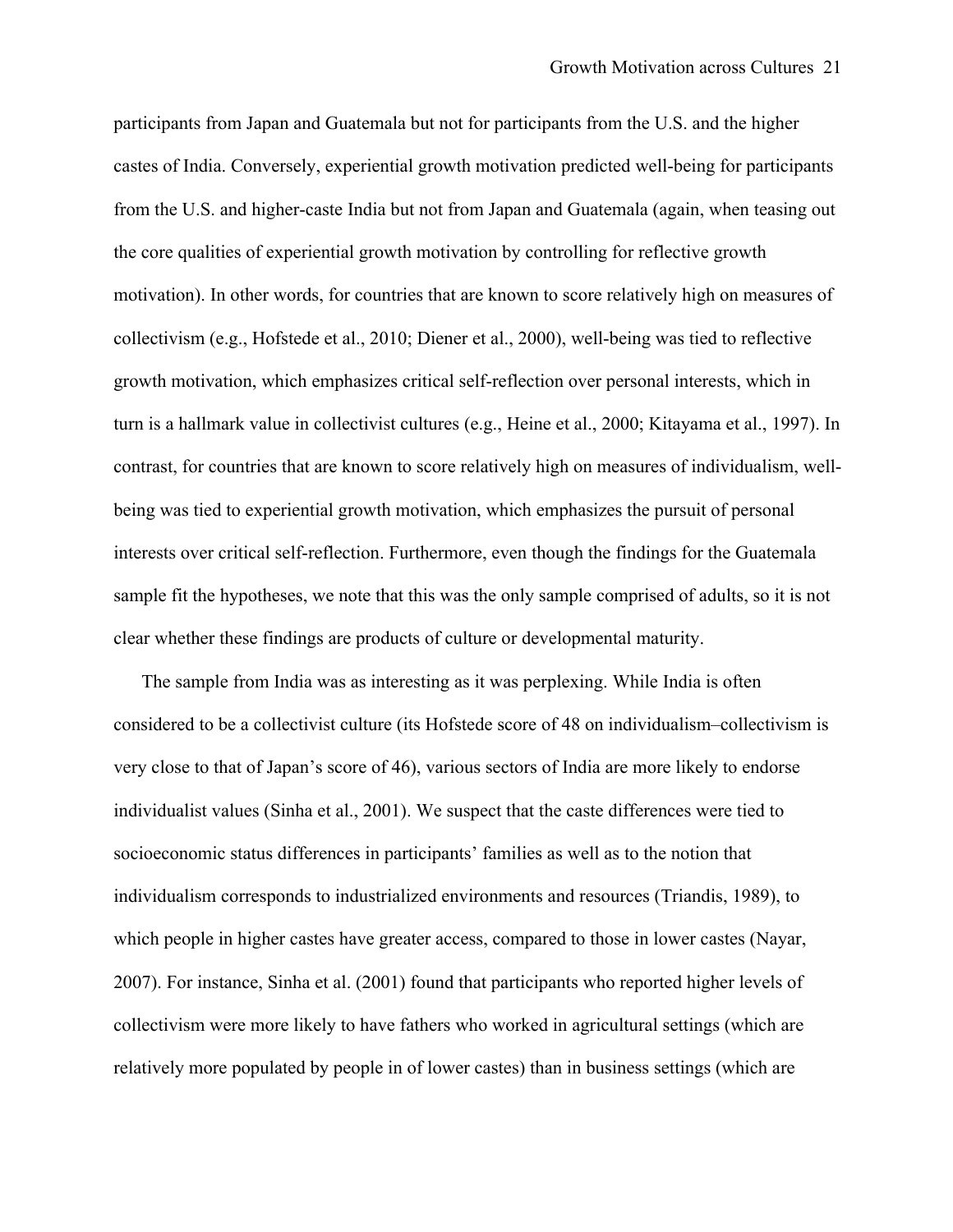relatively more populated by people in of higher castes). Similarly, in nearby Bangladesh, Devine et al. (2008) found that participants were motivated toward autonomy, but autonomy in urban settings (and for men generally) was directed toward individualistic independence, whereas autonomy in rural settings was directed more toward collectivist concerns like providing for one's family, leading a household, and other social ends.

In the present study, Indian participants who claimed membership in higher castes followed the individualist pattern of correlations between experiential growth motivation and well-being. As expected, participants who claimed membership in lower castes did not follow the individualist pattern, yet they followed the collectivist pattern only minimally (that is, in only two of six dimensions of PWB). Thus we do not conclude that these participants fit any pattern of individualist or collectivist growth motivation. Their group size was very small  $(n = 32)$ , and even when magnitudes of correlations and regression coefficients were in the .20 and .30 range, the directions of those relations were inconsistent. We note that the Indian sample took the survey in English, although we cannot determine how this fact might have steered the findings.

Finally, Indian women's GMI scores, compared to men's, functioned more like those of U.S. participants. Then again, women were four times more likely to claim a higher caste, whereas men more evenly claimed higher and lower castes. Still, the gender X caste X GMI interactions were not significant. Past research has shown differences in self-construal by gender and culture (e.g., Kashima, Hardie, Wakimoto, & Kashima, 2011; Kashima, Yamaguchi, Kim, Choi, Gelfand, & Yuki, 1995), notably that women in India reported a higher mix of individualist and collectivist orientations then men did (Sinha et al., 2001; however, that sample came from a northern region of India, whereas the present sample came from southern India).

## **Cultural Similarities in Growth Motivation**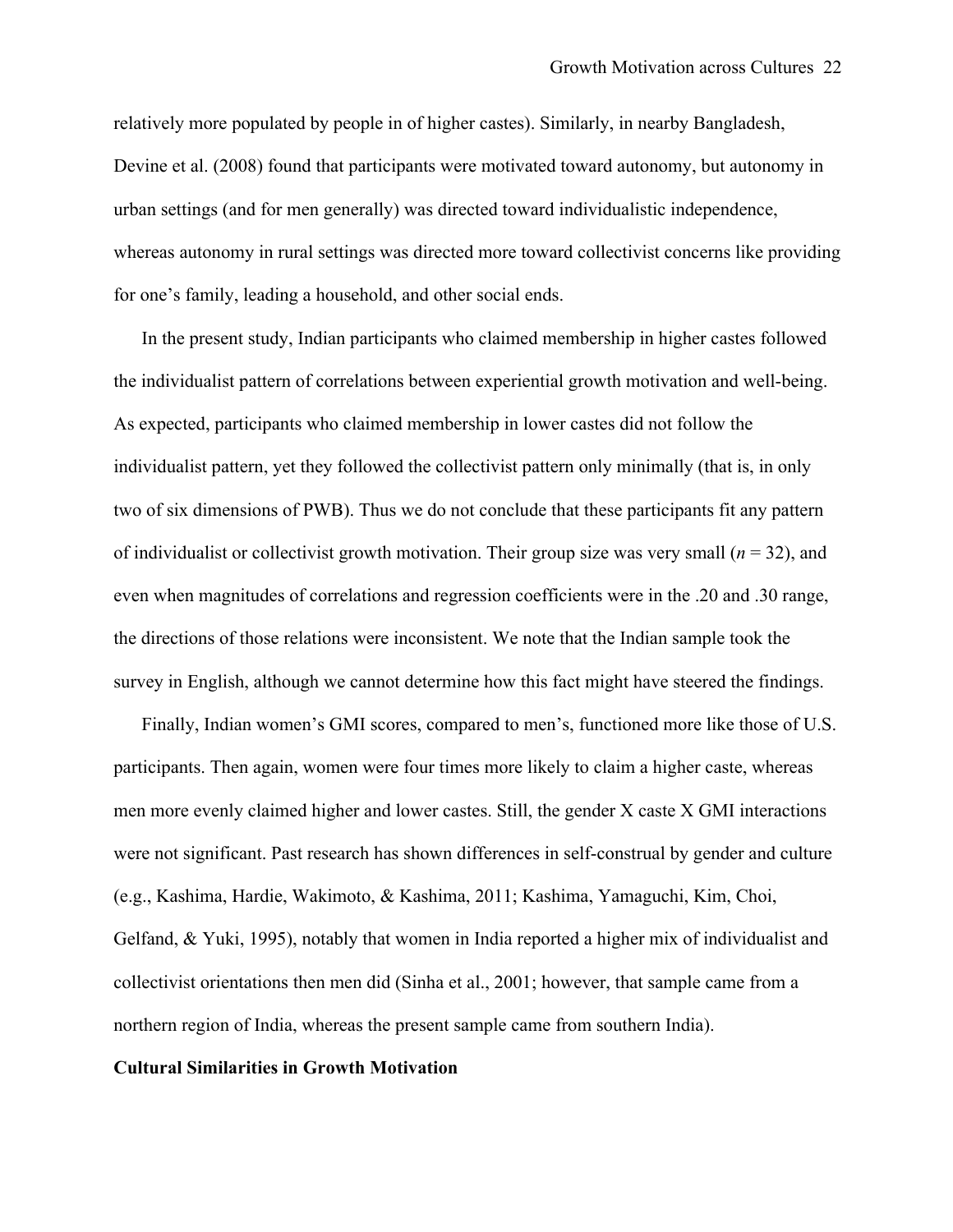We found similarities across cultures in two ways. First, as expected, reflective growth motivation but not experiential growth motivation predicted identity exploration across cultures and in each country.<sup>4</sup> Whereas the presence of well-being in one's life depends on whether one values the values of one's culture, which vary from culture to culture (Sortheix & Schwartz, 2017), the presence of thinking complexly in one's life probably depends, across cultures, on whether one values critical reflection on the self and others. The structural complexity of thinking about the self and others follows similar principles of social perspective-taking across cultures (Gibbs et al., 2007), even if their particular expression varies across cultures (Bell, Bell, & Nakata, 2000).

Second, we found that *some* form of growth motivation (either reflective or experiential) corresponded to well-being in every country. This finding supports research suggesting a universal endorsement of the self-improvement motive (Gaertner et al., 2012), except that the self-improvement motive does not target specifically eudaimonic forms of self-improvement like growth motivation does (Bauer, Graham, Lauber, & Lynch, in press).

#### **Implications for Eudaimonic Growth across Cultures**

The present findings shed light on the two-dimensional model of growth motivation. Notably, these findings suggest that the original predictions surrounding the GMI—as well as its theoretical model of eudaimonic growth—have reflected an especially *individualist* account of personality development. More broadly, the model of eudaimonic growth claims that eudaimonic personality development follows two paths—toward wisdom and toward well-being—and that motives for reflective growth and experiential growth facilitate the person's development along those paths (e.g., Bauer, 2016; Bauer & McAdams, 2010). If the present data generalize, then this scenario is characteristic of individualist but not collectivist cultures. The culturally salutary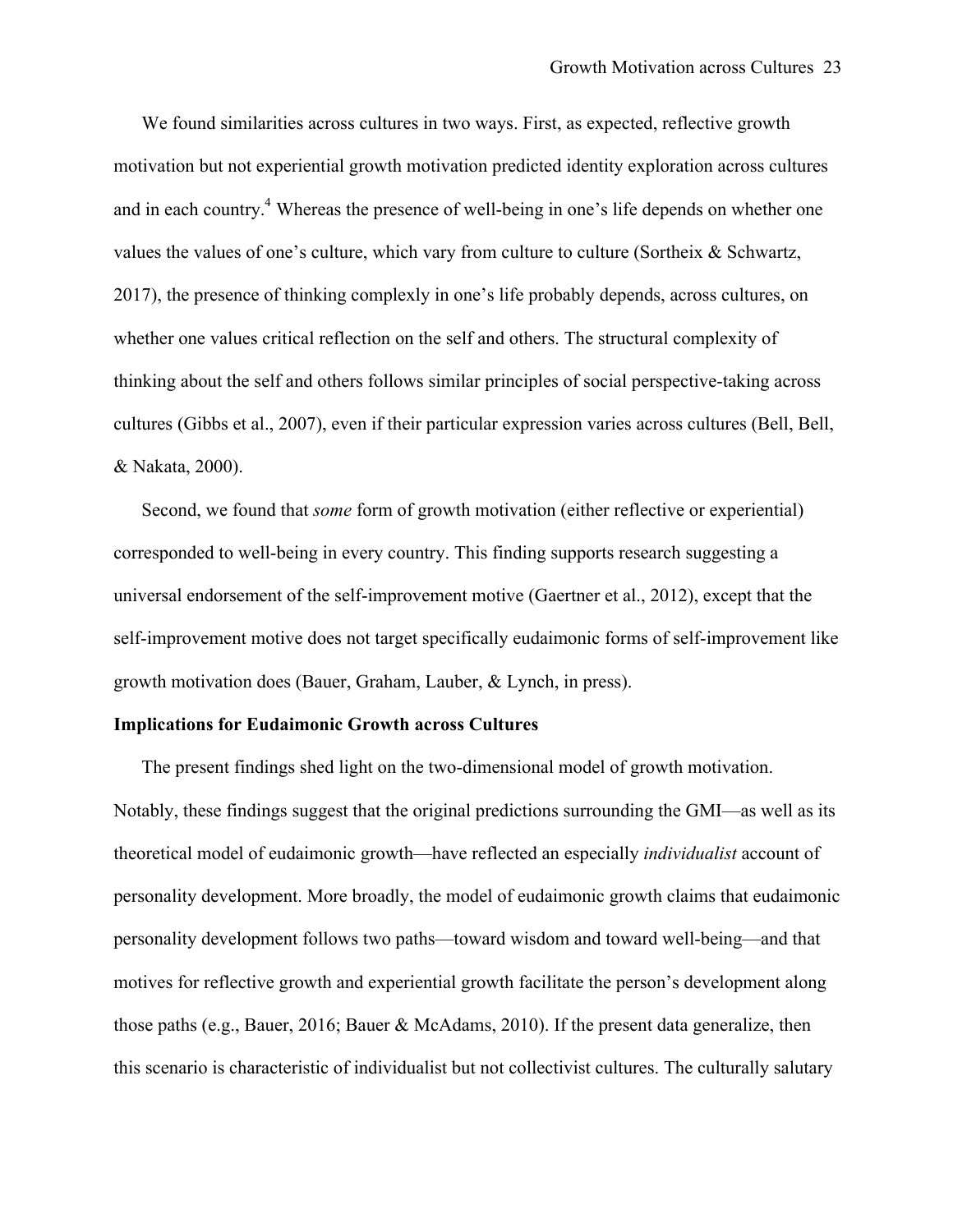qualities of individualist growth motivation appear to reside in the cultivation of deeper personal interests, whereas the culturally salutary qualities of collectivist growth motivation appear to reside in the cultivation of critical self-reflection. Hence the model of eudaimonic growth appears to need revising with respect to well-being—but not necessarily to wisdom—as being culturally bound. Specifically, the theoretical paths from motivation to well-being depend on the value orientations of a culture. To the degree a culture values one's actively seeking others' perspectives, the motive to do so (e.g., reflective growth motivation)—as well as the perceived ability to do so—should predict not only the value perspectivity of wisdom but also the value fulfillment of well-being.

On a broader level, these findings support research showing that different cultures place importance on similar kinds of values (e.g., experiential and reflective growth in Bauer et al., 2015; self-transcendence and self-enhancement in Gaertner et al., 2012; O'Mara, Gaertner, Sedikides, Zhou, & Liu, 2012; Oppenheim-Weller et al., 2018). Even if different cultures do so to different degrees, these value orientations correspond to the fulfillment of these values that correspond to the particular values structures and hierarchies of the individual culture (Oppenheim-Weller et al., 2018).

Furthermore, the present findings might too easily be interpreted to suggest that countries with collectivist cultures value reflective growth and wisdom more so than do countries with individualist cultures. We do not take this position, not only because mean levels of GMIreflective and identity exploration were inconsistent across these countries, but also because complexity of thinking about the self and others seems not to vary among individualist and collectivist cultures when considering socioeconomic status and education (Gibbs et al., 2007).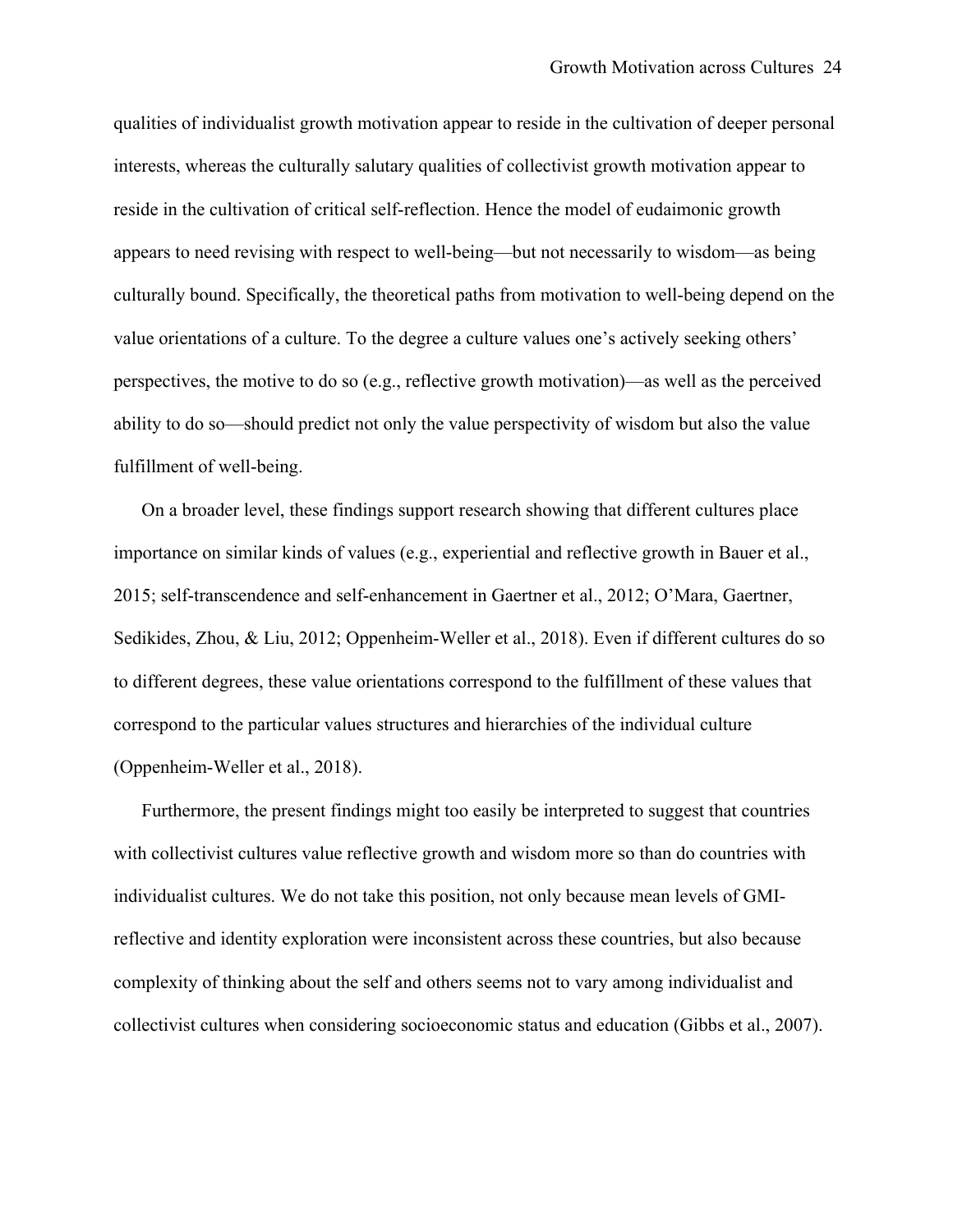The present findings suggest only that, in cultures that value reflective growth, individuals who also value reflective growth will find satisfaction and meaningfulness in their lives.

#### **Limitations**

The present study did not directly measure individualist–collectivist values of participants, so we have tried to be careful to claim that the findings only represent the functioning of growth motivation in countries that have been externally rated as relatively high or low on individualism–collectivism, rather than claiming that growth motivation related to differences in the individualist–collectivist beliefs of the present participants. Furthermore, the individualism– collectivism dimension of cultural differences may be better explained by considerations such as socioeconomic mobility (Sen, 1999) or how tightly or loosely social norms are enforced in a culture (Triandis, 1989). However, despite these concerns, the findings did largely fit the predicted patterns (and squarely so in the U.S., Japan, and Guatemala), and these findings do fit well with and extend previous work on individualism and collectivism (e.g., Heine et al., 2000).

We note that the individualism–collectivism divide can too easily lead to simplistic claims about the functioning of cultures and especially individuals (Voronov & Singer, 2002). Earlier we mentioned that we now view the model of eudaimonic growth within its individualist origins, but here we wish to emphasize the fact that this model derives more deeply from specifically Western notions of the good in life, such as the valuing of self-determined motives (Deci  $\&$ Ryan, 2012), even if such principles of motivation correspond to well-being across individualist and collectivist cultures (Chen et al., 2015; Sheldon et al., 2004). Furthermore, future research would benefit from a wider range of countries and cultures, measures of individualism and collectivism, larger samples within each country, and multi-level analysis.

## **Summary**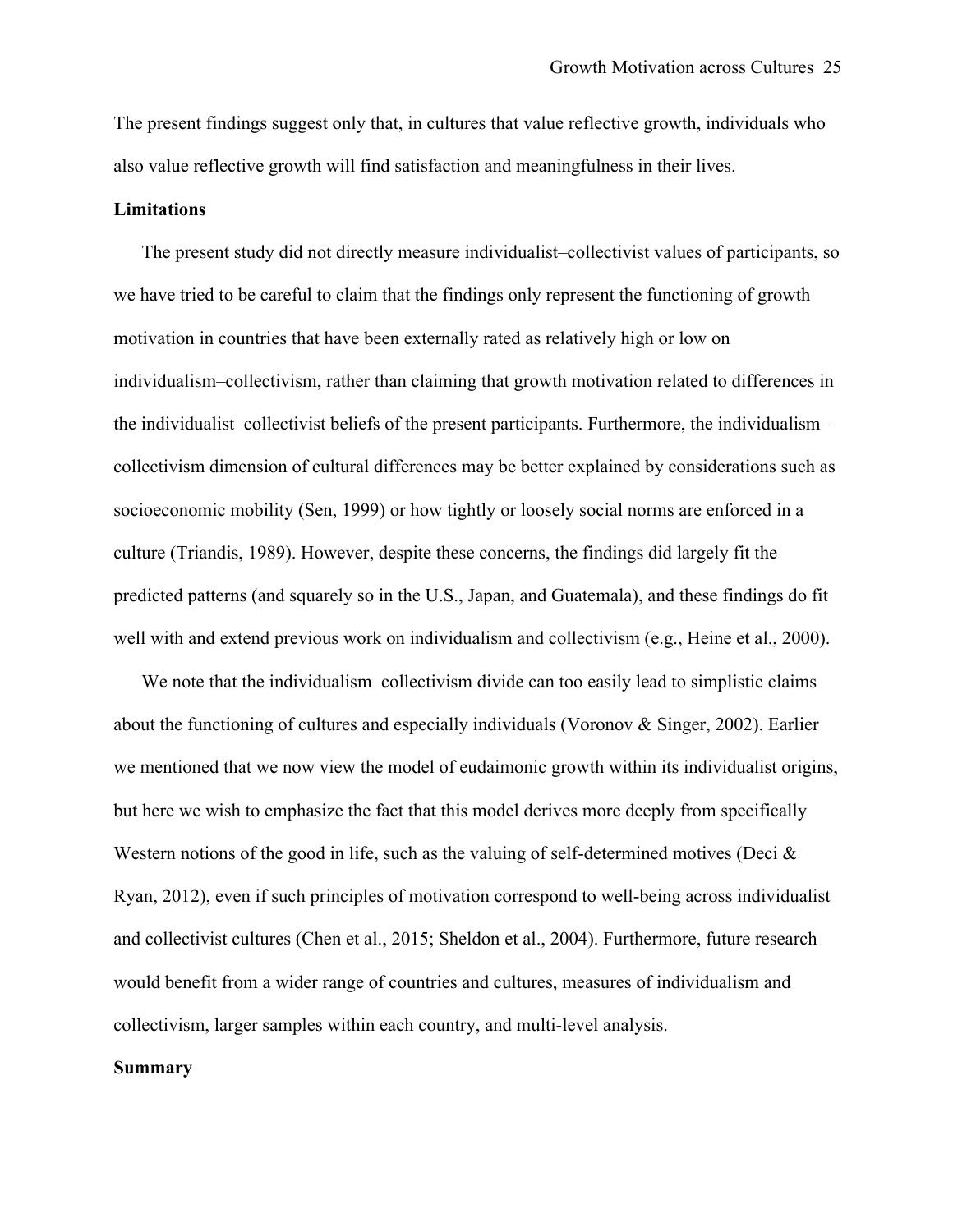We found evidence for cultural differences and similarities regarding growth motivation and well-being. Growth motivation predicted well-being across samples, but differently across samples for reflective and experiential forms of growth motivation. Happier participants (i.e., those with higher levels of well-being) from putatively collectivist cultures identified with reflective growth motivation, whereas happier participants from putatively individualistic cultures identified with experiential growth motivation. Across samples, motives for reflective growth corresponded to identity exploration. These findings suggest that predictions by the model of eudaimonic growth should include consideration of cultural values with respect to wellbeing.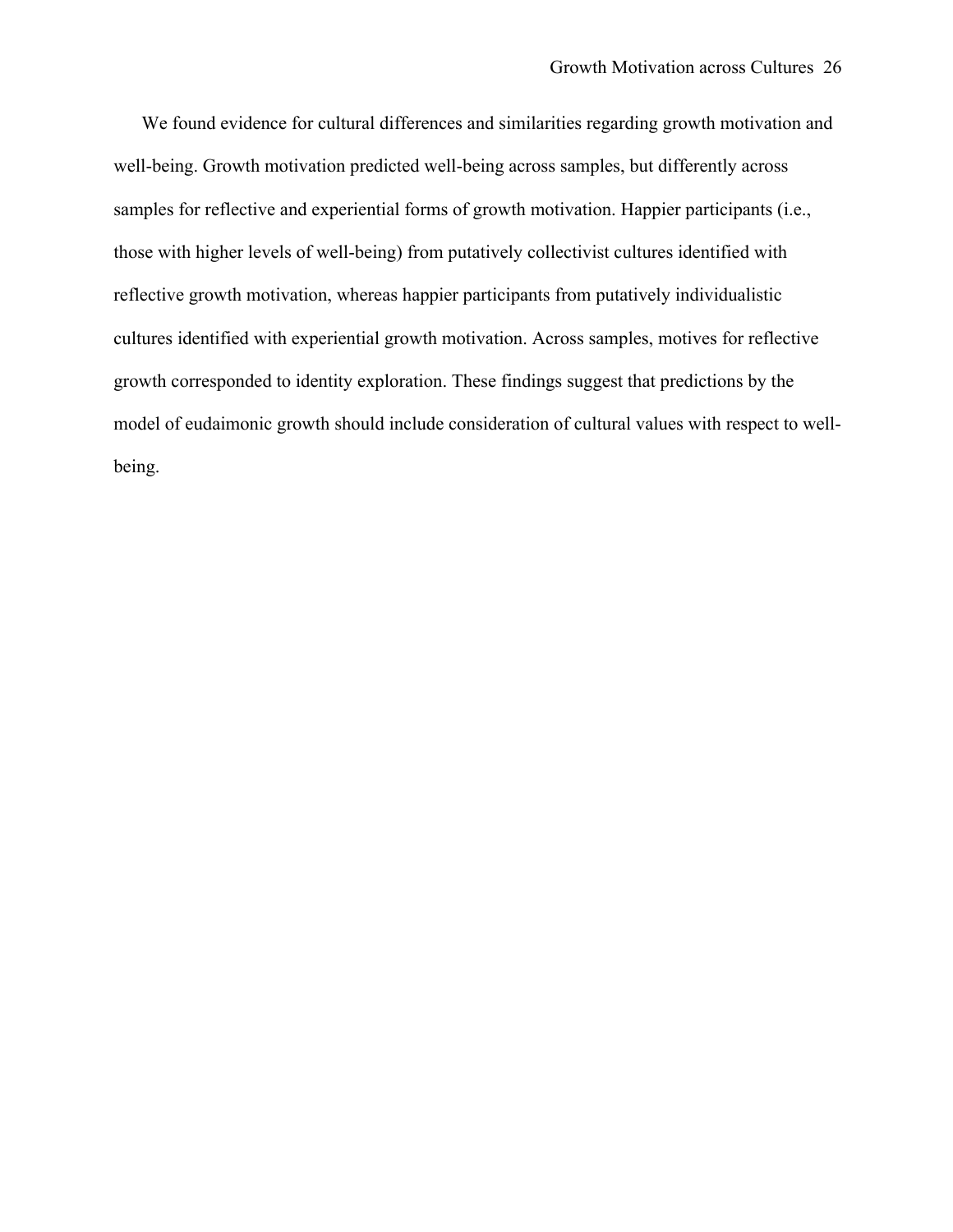## References

- Bauer, J. J. (2016). Eudaimonic growth: The development of the goods in personhood (or: cultivating a good life story). In J. Vittersø (Ed.), *Handbook of Eudaimonic Well-Being*, pp. 147-174. Cham, Switzerland: Springer.
- Bauer, J. J., Graham, L. E., Lauber, E. A., & Lynch, B. P. (in press). What growth sounds like: Redemption, self-improvement, and eudaimonic growth across different life events in relation to well-being. *Journal of Personality*.
- Bauer, J. J., King, L. A., & Steger, M. F. (in press). Meaning-making, self-determination theory, and the question of wisdom in personality. *Journal of Personality*.
- Bauer, J. J., & McAdams, D. P. (2004). Growth goals, maturity, and well-being. *Developmental Psychology, 40*, 114-127.
- Bauer, J. J., & McAdams, D. P. (2010). Eudaimonic growth: Narrative growth goals predict increases in ego development and subjective well-being three years later. *Developmental Psychology, 46*, 761-772.
- Bauer, J. J., McAdams, D. P., & Pals, J. L. (2008). Narrative identity and eudaimonic well-being. *Journal of Happiness Studies*, 9, 81-104.
- Bauer, J. J., McAdams, D. P., & Sakaeda, A. R. (2005). Interpreting the good life: Growth memories in the lives of mature, happy people. *Journal of Personality and Social Psychology, 88*, 203-217.
- Bauer, J. J., Park, S. W., Montoya, R. M., & Wayment, H. A. (2015). Growth motivation toward two paths of eudaimonic self-development. *Journal of Happiness Studies, 16*, 185-210.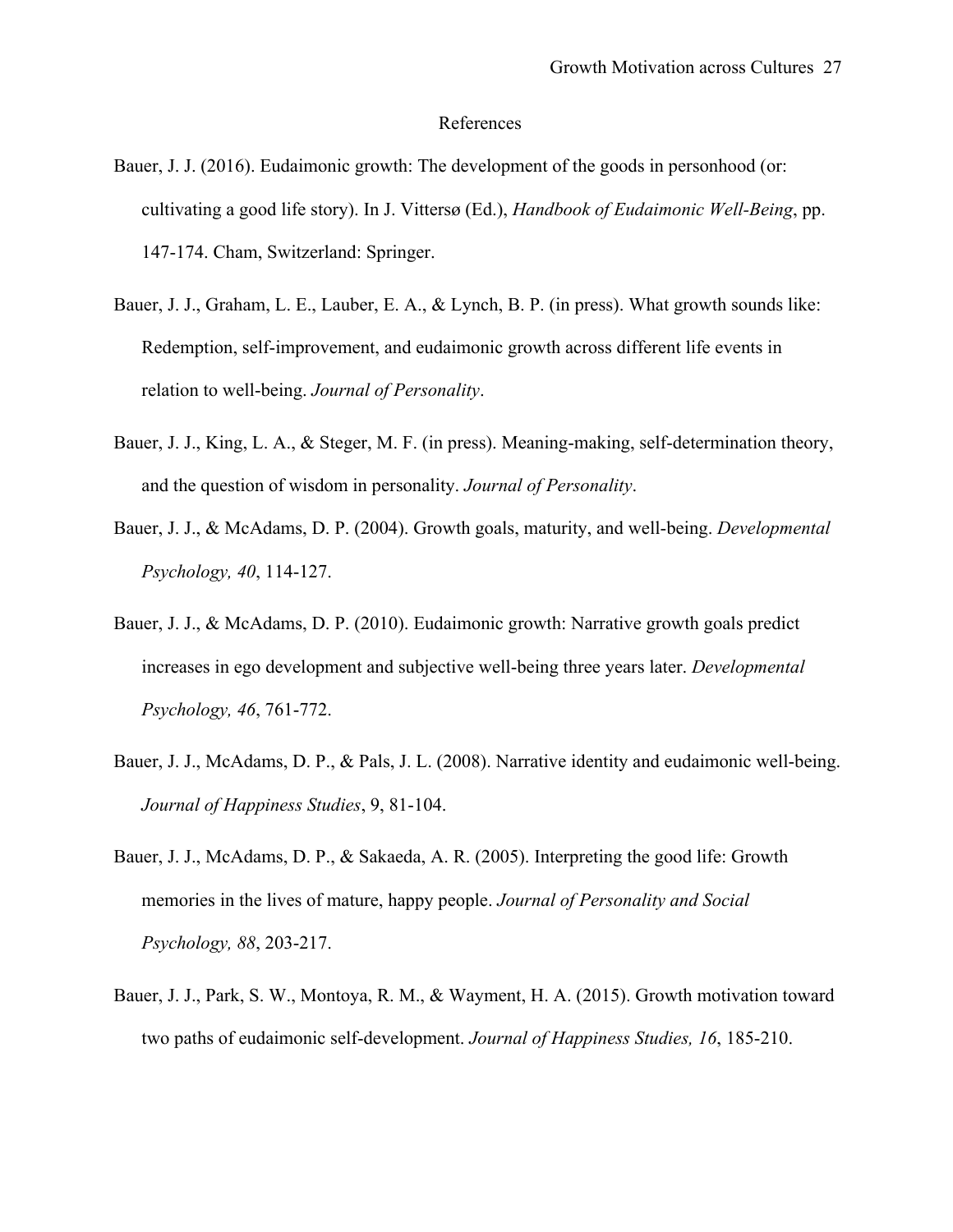- Bell, L. G., Bell, D. C., & Nakata, Y. (2000). Triangulation and adolescent development in the U.S. and Japan. *Family Process, 40,* 173-186.
- Berzonsky, M. D. (1989). Identity style: Conceptualization and measurement. *Journal of Adolescent Research, 4*, 268-282.
- Brown, C. M., Park, S. W., & Folger, S. F. (2012). Growth motivation as a moderator of behavioral self-handicapping in women. *The Journal of Social Psychology, 152,* 136-146.
- Chen, B., Vansteenkiste, M., Beyers, W., Boone, L., Deci, E. L., Van der Kaap-Deeder, J., Duriez, B., Lens, W., Matos, L., Mouratidis, A., Ryan, R. M., Sheldon, K. M., Soenens, B., Van Petegem, S., & Verstuyf, J. (2015). Basic psychological need satisfaction, need frustration, and need strength across four cultures. *Motivation and Emotion, 39*, 216-236.
- Deci, E. L., & Ryan, R. M. (2012). Motivation, personality, and development within embedded social contexts: An overview of self-determination theory. In R. M. Ryan (Ed.), *The Oxford handbook of human motivation* (pp. 85-108). New York: Oxford University.
- Devine, J., Camfield, L., & Gough, I. (2008). Autonomy or dependence or both? Perspectives from Bangladesh. *Journal of Happiness Studies, 9*, 105-138.
- Diener, E., Emmons, R. A., Larson, R. J., & Griffen, S. (1985). The satisfaction with life scale. *Journal of Personality Assessment, 49*, 71-75.
- Diener, E., Gohm, C., Suh, E., & Oishi, S. (2000). Similarity of the relations between marital status and subjective well-being across cultures. *Journal of Cross-Cultural Psychology*, *31*, 419-436.
- Diener, E., Lucas, R. E., & Scollon, C. N. (2006). Beyond the hedonic treadmill: Revising the adaptation theory of well-being. *American Psychologist, 61*, 305-314.

Erikson, E. H. (1968/1994). *Identity: Youth and crisis*. New York: Norton.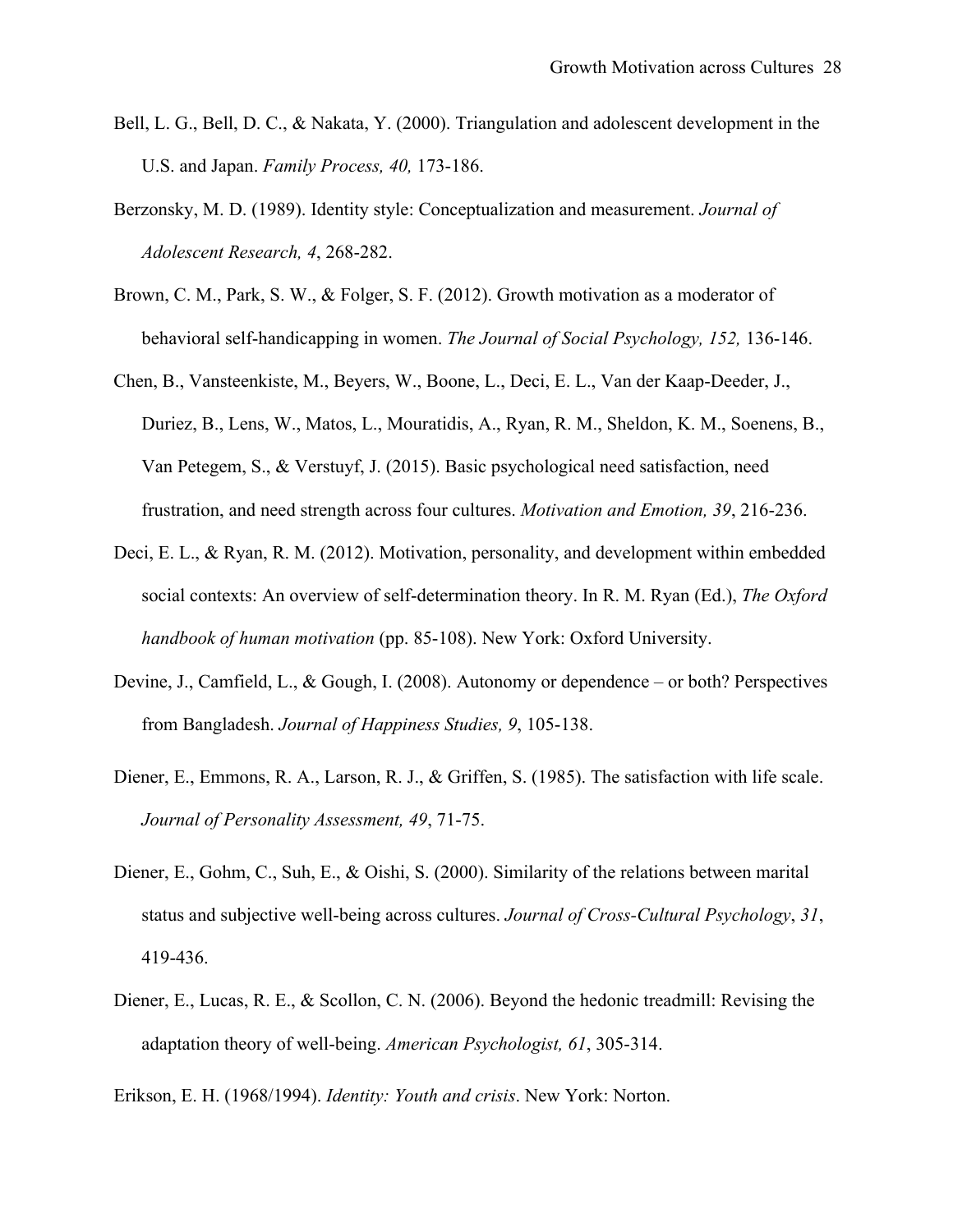- Gaertner, L. Sedikedes, C. & Cai, H. (2012). Wanting to be great and better but not average: On the pancultural desire for self-enhancing and self-improving feedback. *Journal of Cross-Cultural Psychology, 43*, 521-526.
- Gibbs, J. C., Basinger, K. S., Grime, R. L., & Snarey, J. R. (2007). Moral judgment development across cultures: Revisiting Kohlberg's universality claims. *Developmental Review, 27*, 443- 500.
- Haybron, D. M. (2008). *The pursuit of unhappiness: The elusive psychology of well-being*. New York: Oxford University.
- Heine, S. J., & Buchtel, E. E. (2011). Personality: The universal and the culturally specific. *Annual Review of Psychology, 60*, 369-394.
- Heine, S. J., Kitayama, S., Lehman, D. R., Takata, T., Ide, E., Leung, C., & Matsumoto, H. (2001). Divergent consequences of success and failure in Japan and North America: An investigation of self-improving motivations and malleable selves. *Journal of Personality and Social Psychology, 81,* 599-615.
- Heine, S. J., & Lehman, D. R. (1997). The cultural construction of self-enhancement: An examination of group-serving biases. *Journal of Personality and Social Psychology, 72*, 1268-1283.
- Heine, S. J., Takata, T., & Lehman, D. R. (2000). Beyond self-presentation: Evidence for selfcriticism among Japanese. *Personality and Social Psychology Bulletin, 26,* 71-78.
- Hofstede, G., Hofstede, G. J., & Minkov, M. (2010). *Cultures and Organizations: Software of the Mind*. New York: McGraw-Hill Education.
- Jaspal, R. (2011). Caste, social stigma, and identity processes. *Psychology and Developing Societies, 23*, 27-62.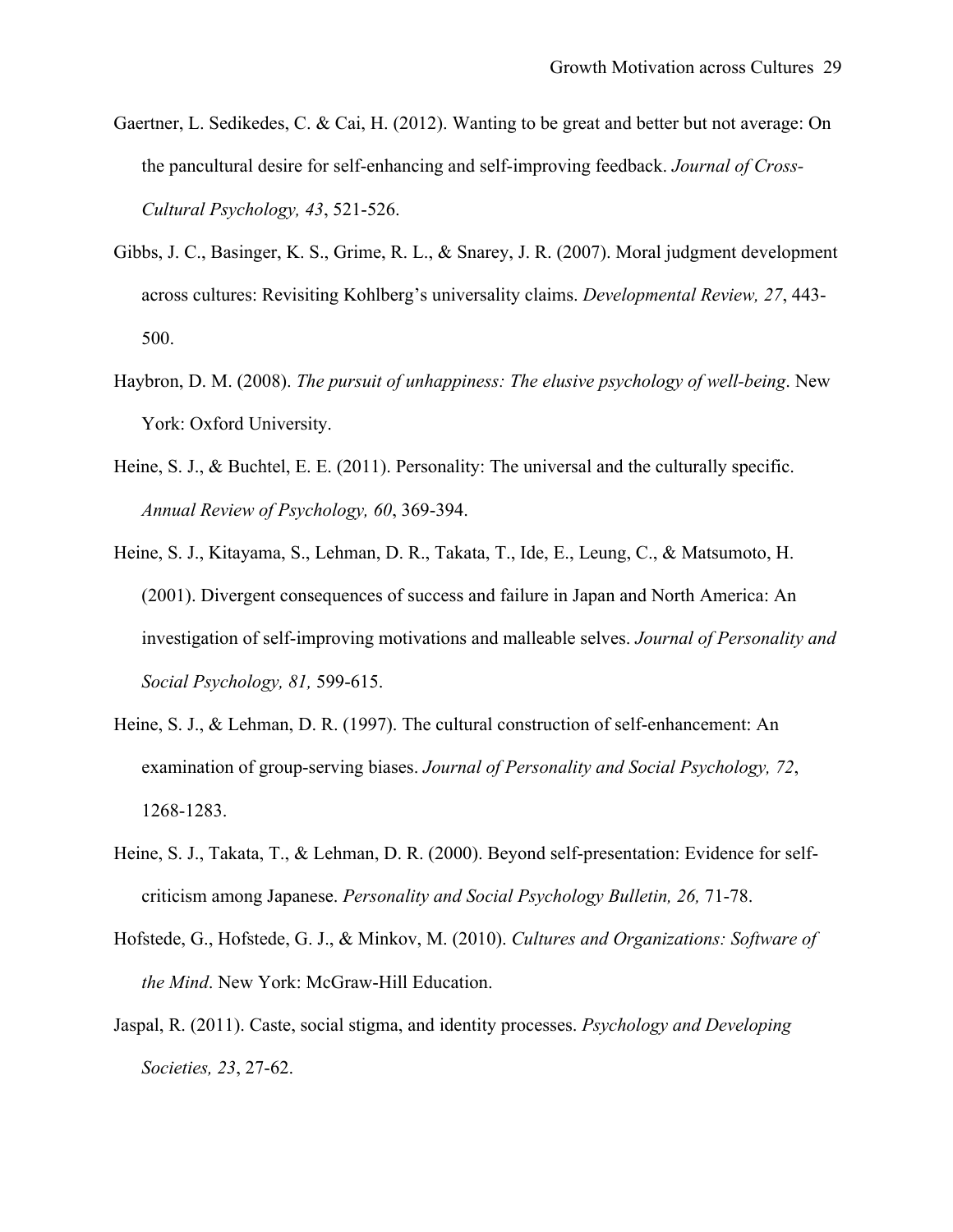- Jha, S. D., & Singh, K. (2011). An analysis of individualism–collectivism across northern India. *Journal of the Indian Academy of Applied Psychology, 37*, 149-156.
- Kashima, E., S., Hardie, E. A., Wakimoto, R., & Kashima, Y. (2011). Culture- and genderspecific implications of relational and collective contexts on spontaneous self-descriptions. *Journal of Cross-Cultural Psychology, 42*, 740-758.
- Kashima, Y., Yamaguchi, S., Kim, U., Choi, S.-C., Gelfand, M., & Yuki, M. (1995). Culture, gender, & self: A perspective from individualism–collectivism research. *Journal of Personality and Social Psychology, 69*, 925-937.
- Kasser, T., & Ryan, R. M. (1996). Further examining the American dream: Well-being correlates of intrinsic and extrinsic goals. *Personality and Social Psychology Bulletin, 22*, 281-288.
- Keller, H. (2012). Cross-cultural psychology: Taking people, contexts, and situations seriously. In J. Valsiner (Ed.), *The Oxford Handbook of Culture and Psychology* (pp.116-131). New York: Oxford University.
- King, L. A., & Hicks, J. A. (2007). Whatever happened to "what might have been"? Regrets, happiness, and maturity. *American Psychologist, 62*, 625-636.
- Kitayama, S., Markus, H. R., Matsumoto, H., & Norasakkunkit, V. (1997). Individual and collective processes in the construction of the self: Self-enhancement in the United States and self-criticism in Japan. *Journal of Personality and Social Psychology, 72*, 1245-1267.
- Labouvie-Vief, G. (2003). Dynamic integration: Affect, cognition, and the self in adulthood. *Current Directions in Psychological Science, 12*, 201-206.

Loevinger, J. (1976). *Ego development*. San Francisco: Jossey-Bass.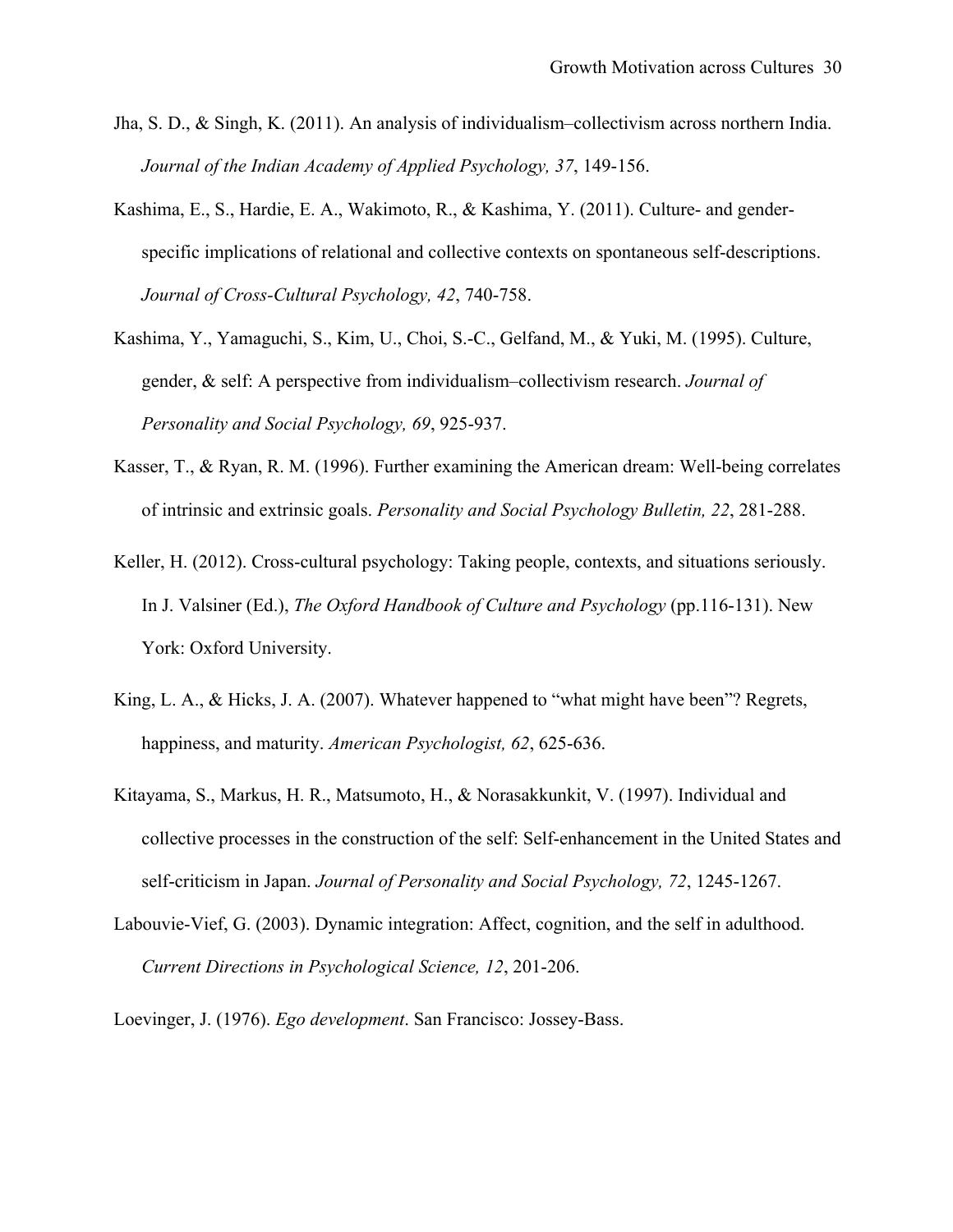- Matsumoto, D., Yoo, S. H., Fontaine, J., Anguas-Wong, A. M., Ariola, M., Ataca, B., et al. (2008). Mapping expressive differences around the world: The relationship between emotional display rules and individualism v. collectivism. *Journal of Cross-Cultural Psychology, 39,* 55–74.
- O'Mara, E. M., Gaertner, L., Sedikides, C., Zhou, X., & Liu, Y. (2012). A longitudinalexperimental test of panculturality of self-enhancement: Self-enhancement promotes psychological well-being both in the west and the east. *Journal of Research in Personality, 46*, 157-163.
- Oppenheim-Weller, S., Roccas, S., & Kurman, J. (2018). Subjective value fulfillment: A new way to study personal values and their consequences. *Journal of Research in Personality, 76*, 38-49.
- Martela, F., Ryan, R. M., & Steger, M. F. (2018). Meaningfulness as satisfaction of autonomy, competence, relatedness, and beneficence: Comparing the four satisfactions and positive affect as predictors of meaning in life. *Journal of Happiness Studies, 19*, 1261-1282.
- Nayar, K. R. (2007). Social exclusion, caste, and health: A review based on the social determinants framework. *Indian Journal of Medical Research, 126,* 355-363.
- Park, S., Bauer, J. J., & Arbuckle, N. B. (2009). Growth motivation attenuates the self-serving attribution. *Journal of Research in Personality, 43*, 914-917.
- Piaget, J. (1970). Piaget's theory. In P. Mussen (Ed.), *Carmichael's manual of child psychology* (pp. 703-732). New York: John Wiley.
- Ryff, C. D., & Keyes, C. L. M. (1995). The structure of psychological well-being revisited. *Journal of Personality and Social Psychology, 69*, 719-727.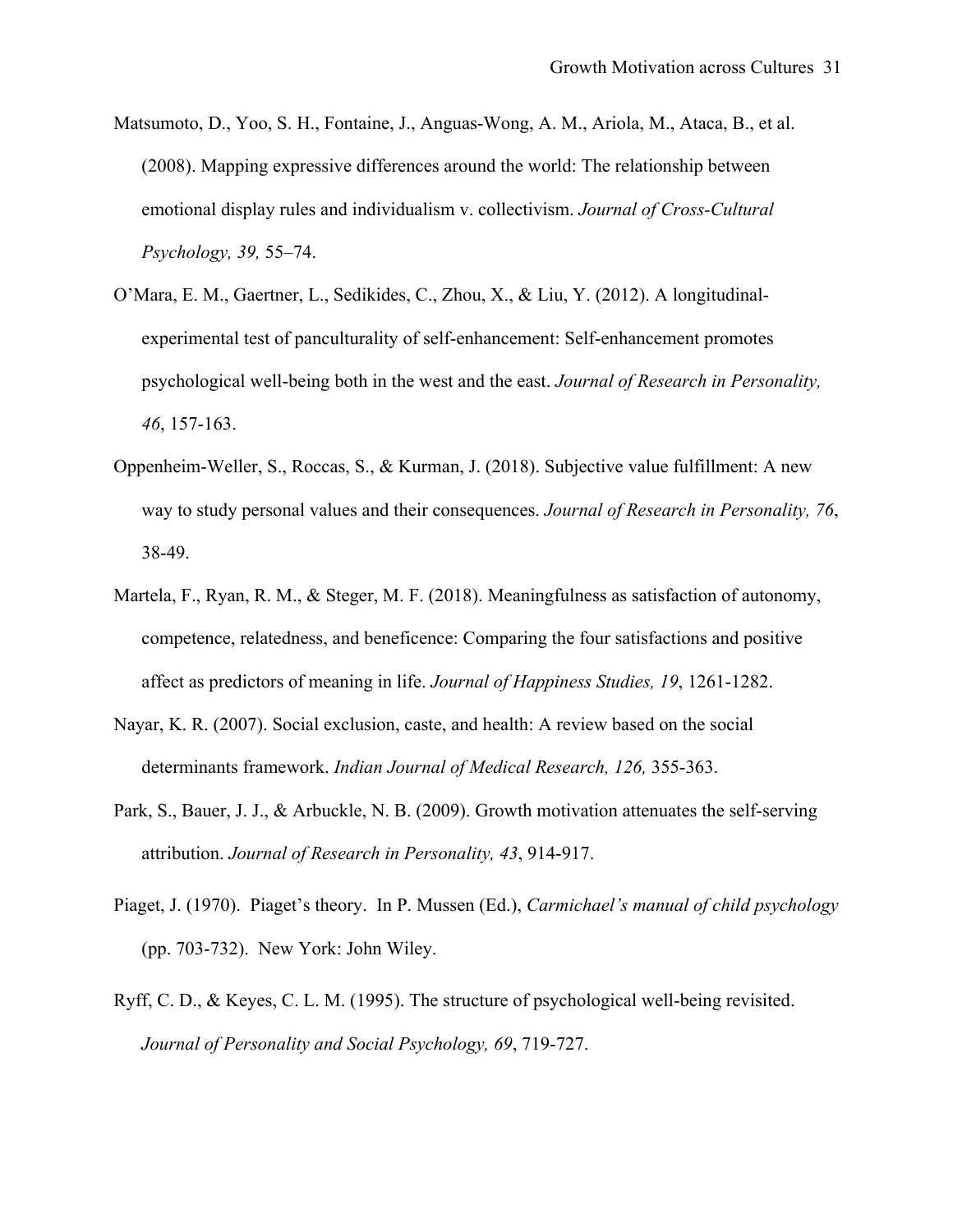Schwartz, S. H., Cieciuch, J., Vecchione, M., Davidov, E., Fischer, R., Beierlein, C., Ramos, A., Verkasalo, M., Lönnqvist, J.-E., Demirutku, K., Dirilen-Gumus, O., & Konty, M. (2012). Refining the theory of basic individual values. *Journal of Personality and Social Psychology, 103*, 663-688.

Sen, A. (1999). *Development as freedom.* New York: Anchor.

- Sheldon, K. M., Elliot, A. J., Ryan, R. M., Chirkov, V., Kim, Y., Wu, C., Demir, M., & Sun, Z. (2004). Self-concordance and subjective well-being in four cultures. *Journal of Cross-Cultural Psychology, 35,* 209-233.
- Sinha, J. B. P., Sinha, T. N., Verma, J., & Sinha, R. B. N. (2001). Collectivism coexisting with individualism: An Indian scenario. *Asian Journal of Social Psychology, 4*, 133-145.
- Sortheix, F. M., & Schwartz, S. H. (2017). Values that underlie and undermine well-being: Variability across countries. *European Journal of Personality, 31*, 187-201.
- Staudinger, U. M., & Glück, J. (2011). Psychological wisdom research: Commonalities and differences in a growing field. *Annual Review of Psychology, 62*, 215-241.
- Suedfeld, P., Tetlock, P. E., & Streufert, S. (1992). Conceptual/integrative complexity. In C. P. Smith (Ed.), *Motivation and personality: Handbook of thematic content analysis* (pp. 393-400). Cambridge, UK. Cambridge University.
- Tiberius, V. (2014). How theories of well-being can help us help. *Journal of Practical Ethics, 2*, 1-19.
- Triandis, H. C. (1989). The self and social behavior in differing cultural contexts. *Psychological Review, 96*, 506-520.
- Triandis, H. C., & Gelfand, M. J. (1998). Converging measurement of horizontal and vertical individualism and collectivism. *Journal of Personality and Social Psychology, 74*, 118-128.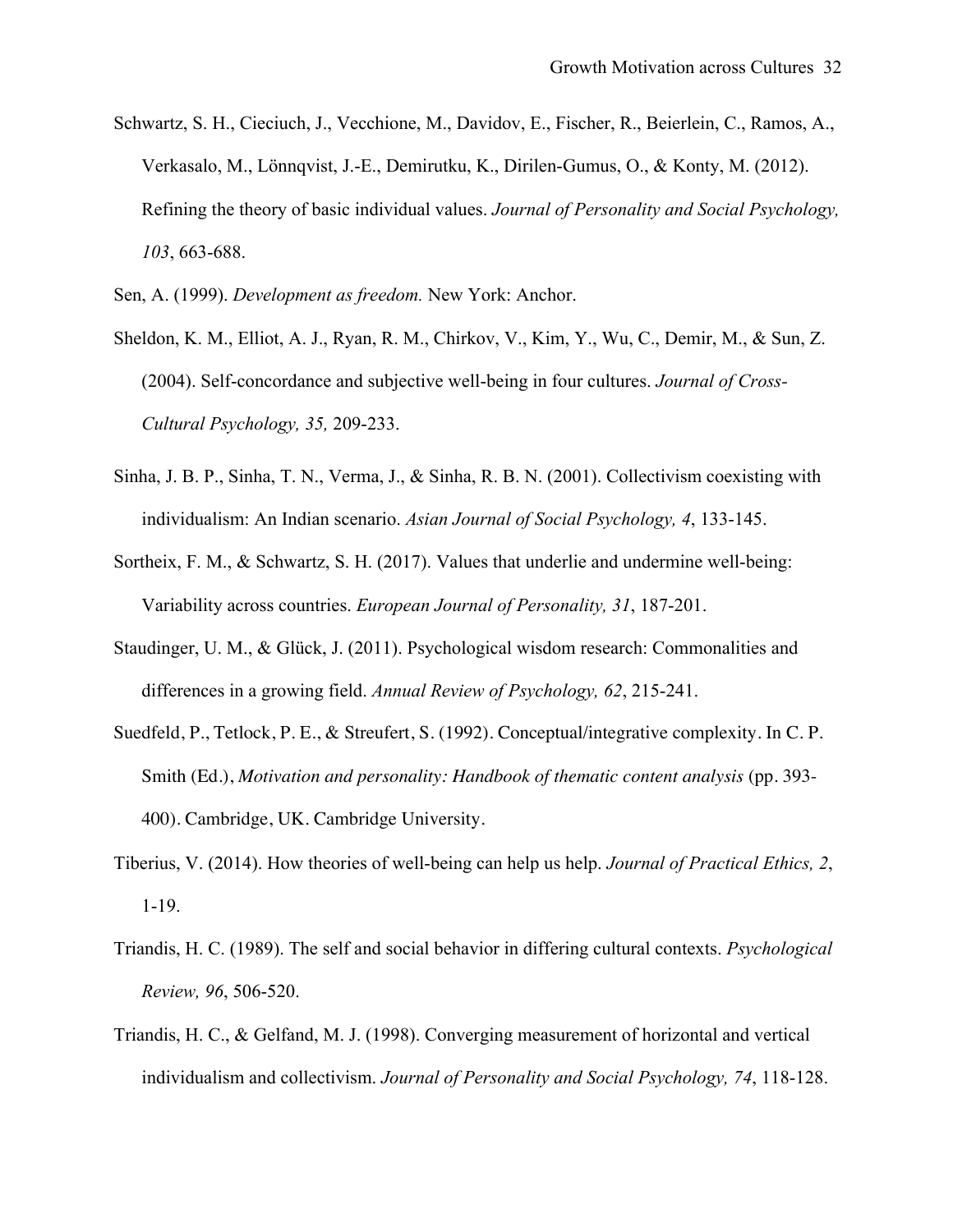- Voronov, M., & Singer, J. A. (2002). The myth of individualism–collectivism: A critical review. *The Journal of Social Psychology, 142*, 461-480.
- Wayment, H. A., & Bauer, J. J. (2018). The quiet ego: Motives for self-other balance and growth in relation to well-being. *Journal of Happiness Studies, 19*, 881-896.
- Wirtz, D., Chiu, C.-Y., Diener, E., & Oishi, S. (2009). What constitutes a good life? Cultural differences in the role of positive and negative affect in subjective well-being. *Journal of Personality, 77*, 1167-1195.

Wolf, S. (2010). *Meaning in life and why it matters*. Princeton, NJ: Princeton University.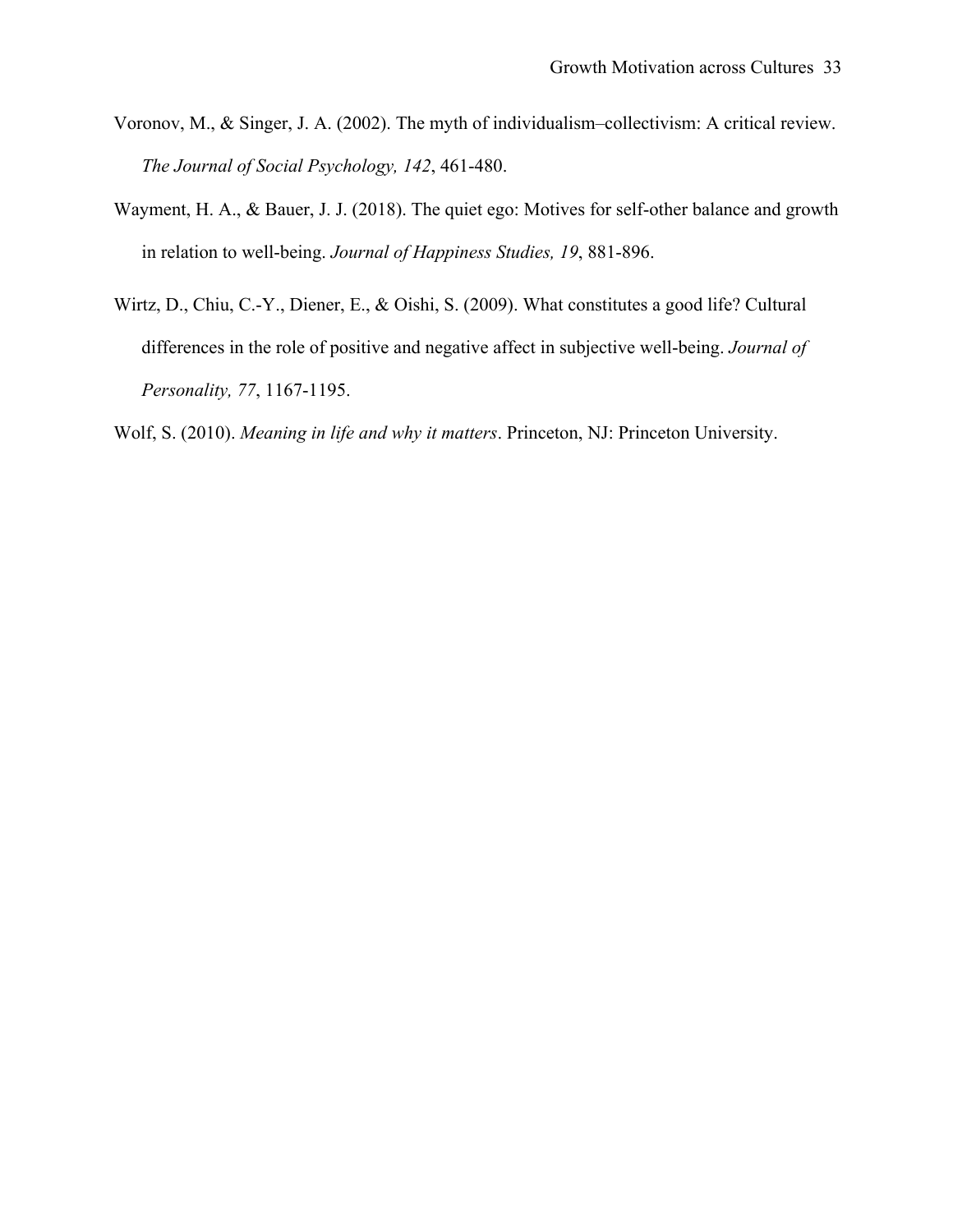# Author Note

We wish to thank Matt Montoya, Erin O'Mara, Elissa Lauber, Julie Prosser, and Carrie Underwood of the University of Dayton and Claudia DeLeon of Instituto Central America for their help with this project.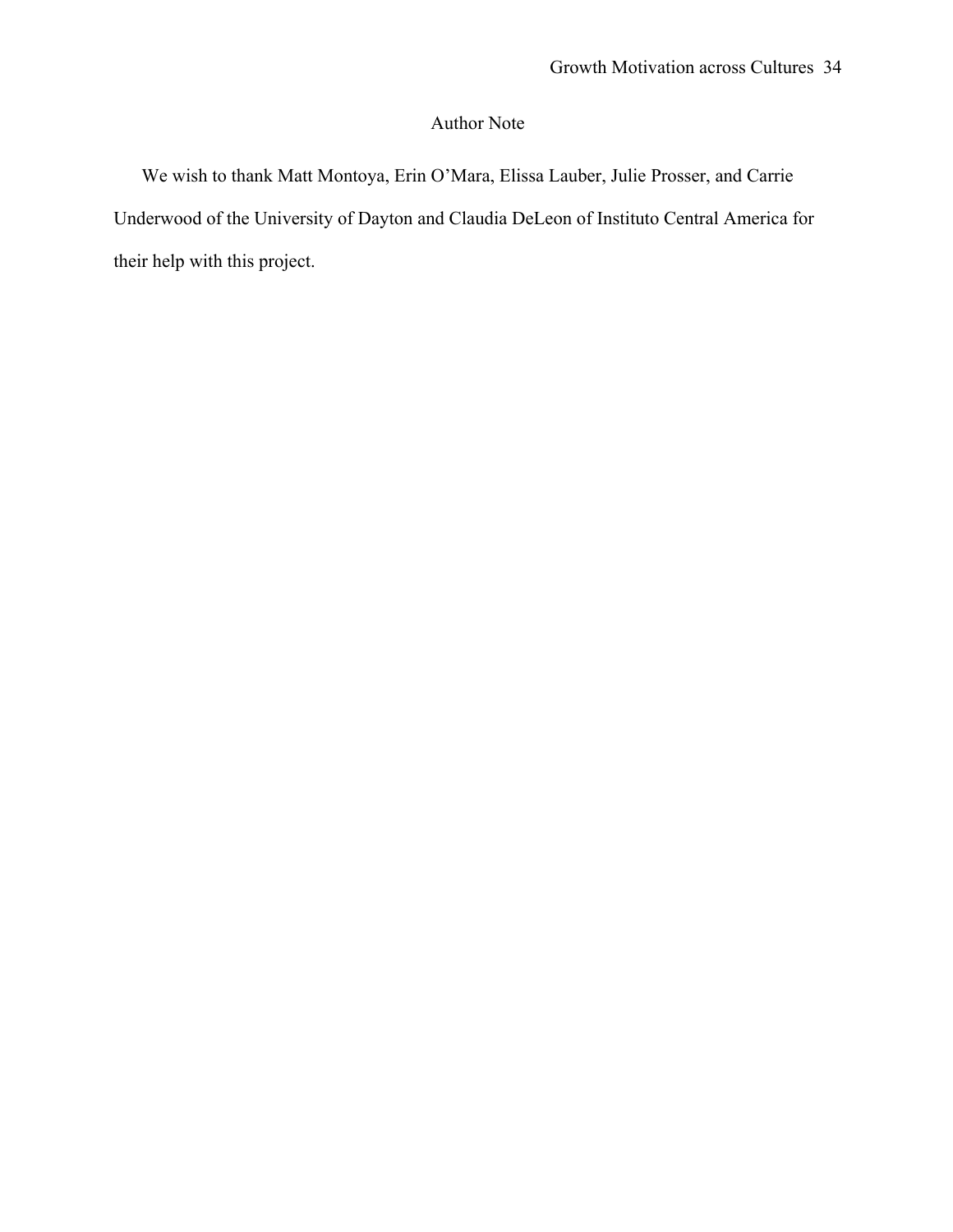|                      | Study                |                       |                       |                      |  |  |  |
|----------------------|----------------------|-----------------------|-----------------------|----------------------|--|--|--|
| Variable             | $1-U.S.$             | 2 - Japan             | 3 - Guatemala         | $4$ – India          |  |  |  |
|                      | $(n=109)$            | $(n = 156)$           | $(n = 57)$            | $(n = 154)$          |  |  |  |
| GMI-reflective       | $4.56^a(1.10)$       | $4.63^{\circ}$ (.72)  | $5.19^b$ (.97)        | $5.12^b$ (.87)       |  |  |  |
|                      | $2.0 - 7.0$          | $2.9 - 6.6$           | $3.2 - 7.0$           | $2.3 - 6.8$          |  |  |  |
| GMI-experiential     | $5.03^{\circ}$ (.77) | $4.97^{\rm a}$ (.86)  | $5.48^b$ (1.26)       | $5.75^b(1.01)$       |  |  |  |
|                      | $2.3 - 7.0$          | $2.5 - 7.0$           | $2.3 - 7.0$           | $2.2 - 7.0$          |  |  |  |
| Identity exploration | $3.36^{\circ}$ (.43) | $3.90^b$ (.75)        | $3.95^b$ (.72)        | $3.82^b$ (.63)       |  |  |  |
|                      | $1.9 - 4.4$          | $1.9 - 6.2$           | $1.7 - 5.0$           | $2.1 - 5.0$          |  |  |  |
| <b>SWL</b>           | $5.15^b(1.09)$       | $3.44^{\circ}$ (1.16) | $5.52^{\circ}$ (1.09) | $5.30^{b,c}$ (.57)   |  |  |  |
|                      | $2.2 - 7.0$          | $1.0 - 6.2$           | $2.5 - 7.0$           | $2.8 - 7.0$          |  |  |  |
| <b>PWB</b>           | $4.43^b$ (.50)       | $3.79^{\circ}$ (.61)  |                       | $3.91^{\circ}$ (.52) |  |  |  |
|                      | $3.2 - 5.6$          | $2.0 - 5.5$           |                       | $3.0 - 5.5$          |  |  |  |

## Descriptive Statistics

 $a^{\text{orb}}$  Within each row, means with superscripts of the same letter are statistically the same ( $p >$ .10). Means with different superscripts are different ( $p < .05$ ). Alphabetically higher superscripts indicate higher means.

*Note*. Statistics include means, standard deviation in parentheses, and minimum and maximum scores in italics. PWB was not used in Guatemala. IS I-info = Identity Style Inventory – information orientation (identity exploration). SWL = Satisfaction with Life Scale.  $\angle PWB =$ aggregate of the PWB subscales.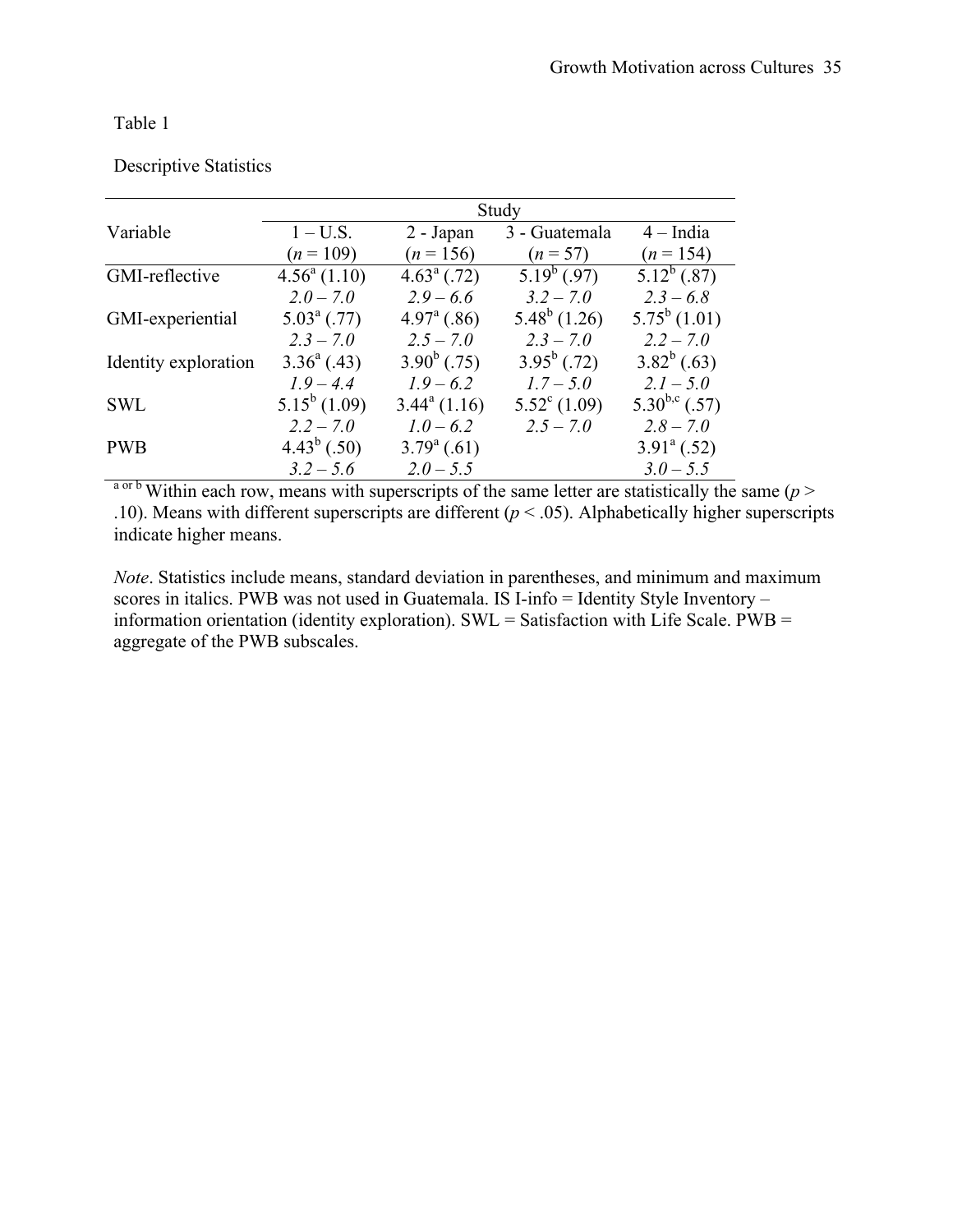| Study              | <b>GMI</b> | ΙE       | <b>SWL</b> | <b>PWB</b> | AU      | EM       | PG       | PL      | PR       | <b>SA</b> |
|--------------------|------------|----------|------------|------------|---------|----------|----------|---------|----------|-----------|
| 1. U.S.            | Ref        | $.49***$ | .19        | $.26*$     | .03     | $.17*$   | $.35***$ | $.23*$  | .18      | $.31***$  |
|                    | Exp        | $.26*$   | $.28**$    | $40***$    | .19     | $.36***$ | $42***$  | .38***  | $.27**$  | 39***     |
| 2. Japan           | Ref        | $.32***$ | $.29***$   | 34***      | .00     | $.36***$ | $37***$  | $.24**$ | $.46***$ | .12       |
|                    | Exp        | $.22**$  | $-.02$     | $24**$     | .06     | $.20*$   | $.40***$ | $.17*$  | $30***$  | $-.02$    |
| 3. Guatemala       | Ref        | $.47***$ | $.55***$   |            |         |          |          |         |          |           |
|                    | Exp        | $.32*$   | .49***     |            |         |          |          |         |          |           |
| 4. India           | Ref        | $.31***$ | .07        | .12        | $.18*$  | .00      | $.19*$   | .00     | .09      | .07       |
|                    | Exp        | $.22**$  | .13        | .14        | $.18*$  | .01      | .05      | .08     | .12      | .14       |
| 4a. India (higher  | Ref        | $.27*$   | .12        | .16        | .16     | $-.08$   | .21      | .12     | .17      | .14       |
| castes, $n = 56$ ) | Exp        | .11      | $.29*$     | $.39**$    | $.29*$  | .21      | .21      | $.30*$  | $.42**$  | $.36**$   |
| 4b. India (lower   | Ref        | .00      | $-.08$     | .29        | $.48**$ | .17      | $.47**$  | $-.04$  | .04      | .10       |
| castes, $n = 32$ ) | Exp        | .21      | $-.10$     | .03        | .33     | $-.31$   | .11      | $-.08$  | $-.01$   | .15       |
| 4c. India (no      | Ref        | $.55***$ | .07        | .09        | .16     | .20      | $-.01$   | $-.04$  | .05      | .06       |
| caste, $n = 65$ )  | Exp        | $.36**$  | .14        | .00.       | $.00\,$ | .11      | $-15$    | .04     | .04      | .00       |

Correlations between GMI facets and both identity exploration and well-being in the U.S., Japan, Guatemala, and India

 $**p* < .05.$   $**p* < .01.$   $**p* < .001.$ 

*Note*. Pearson coefficients are reported. Ref = GMI-Reflective. Exp = GMI-Experiential. IE = Identity exploration. SWL = Satisfaction with Life Scale.  $PWB = \overrightarrow{P}$ sychological Well-Being, aggregate of subscales.  $AU = PWB$ –autonomy,  $MA = PWB$ –mastery.  $PG = PWB$ –growth.  $PL =$ PWB–relations. PWB-SA = PWB–self-acceptance.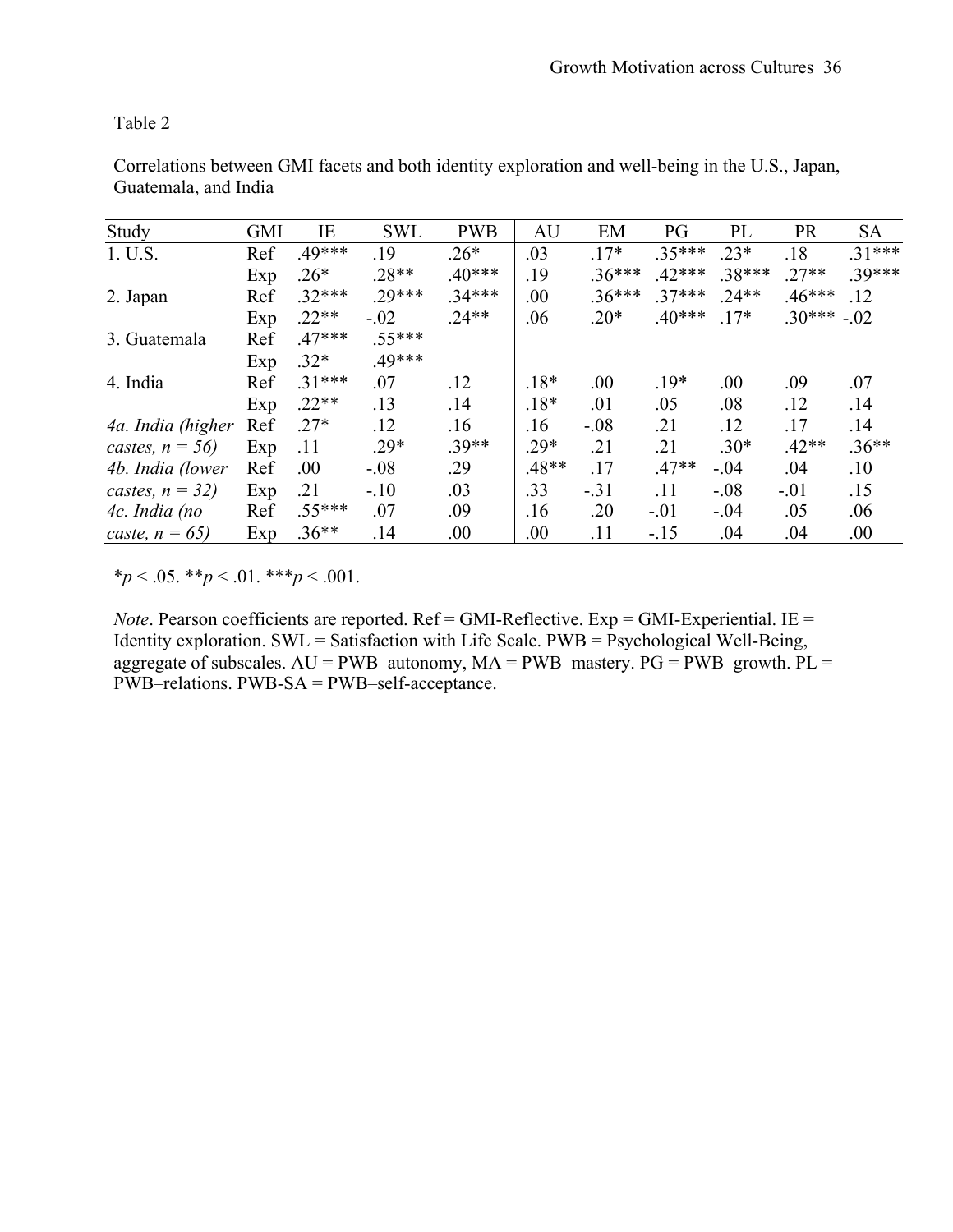| Study                | <b>GMI</b> | IE       | <b>SWL</b>     | <b>PWB</b> |
|----------------------|------------|----------|----------------|------------|
| 1. U.S.              | Ref        | $.49***$ | .05            | .05        |
|                      | Exp        | $-.01$   | $.26*$         | $.37**$    |
| 2. Japan             | Ref        | $.28**$  | $.36***$       | $29**$     |
|                      | Exp        | .10      | $-.16$         | .12        |
| 3. Guatemala         | Ref        | $.45**$  | $.39**$        |            |
|                      | Exp        | .05      | $.25^{\wedge}$ |            |
| 4. India             | Ref        | $.27**$  | .02            | .08        |
|                      | Exp        | .12      | .12            | .10        |
| 4a. India (higher    | Ref        | $.32*$   | .02            | .00        |
| castes, $n = 56$ )   | Exp        | .04      | $.29*$         | $.35**$    |
| 4b. India (lower     | Ref        | $-.09$   | $-.05$         | $.32^$     |
| castes, $n = 32$ )   | Exp        | .24      | $-.08$         | $-0.08$    |
| 4c. India (no caste, | Ref        | $.48***$ | .03            | .10        |
| $n = 65$             | Exp        | $.21^$   | .14            | $-.03$     |

Regressions of both identity exploration and well-being on GMI facets in the U.S., Japan, Guatemala, and India

 $\gamma_p = 5.10.$  \* $p \le 0.05.$  \*\* $p \le 0.01.$  \*\*\* $p \le 0.001.$ 

*Note*. Standardized betas are reported. Shaded cells represent predicted patterns for individualist (lighter shading) and collectivist (darker shading) cultures. Ref = GMI-Reflective. Exp = GMI-Experiential. IE = Identity exploration.  $SWL =$  Satisfaction with Life Scale.  $PWB =$ Psychological Well-Being, aggregate of subscales.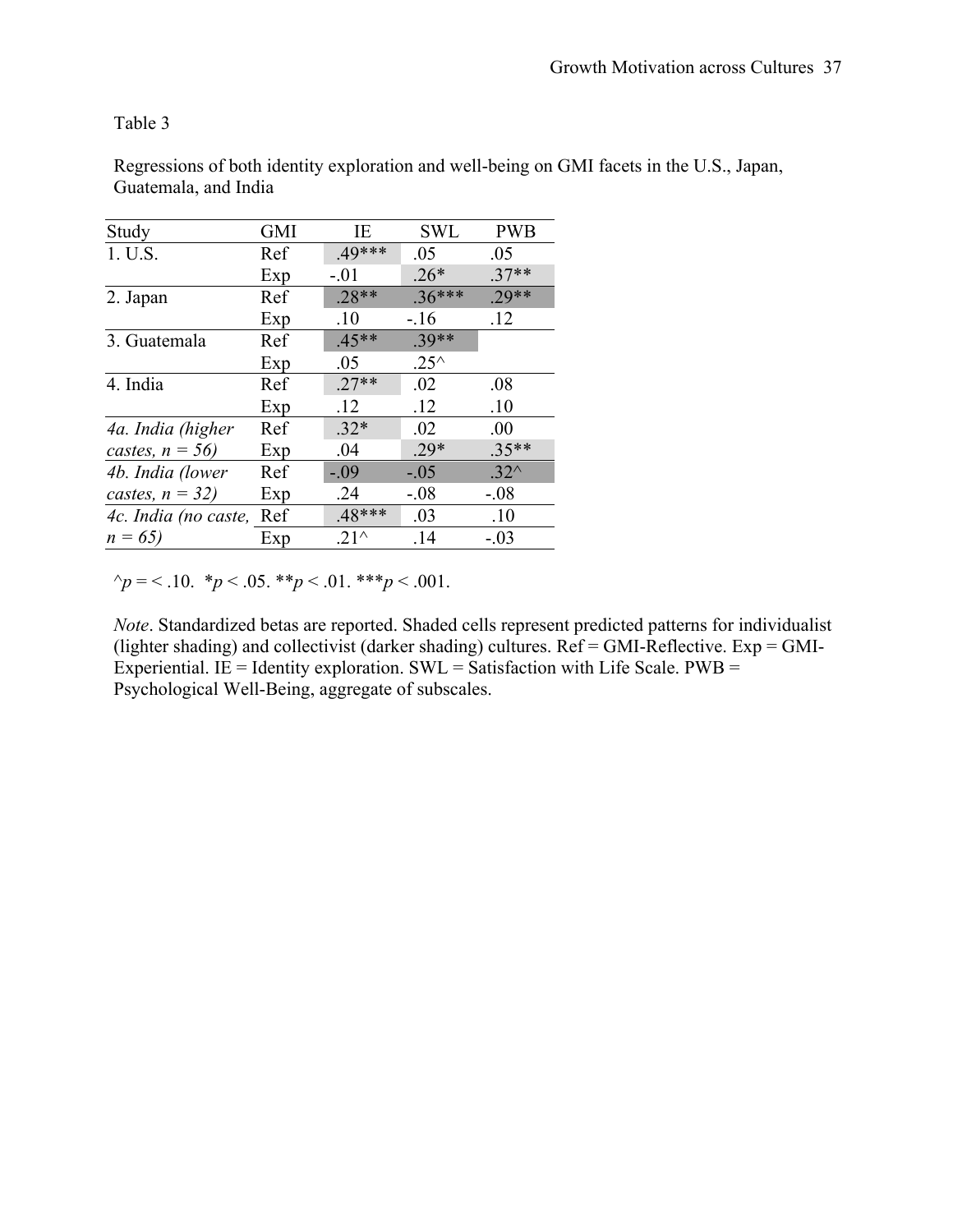Regressions across Cultures

|                                            | ΙE      |              | <b>SWL</b> |              | <b>PWB</b> |              |  |
|--------------------------------------------|---------|--------------|------------|--------------|------------|--------------|--|
| <b>Block Model</b>                         |         | $\Delta R^2$ |            | $\Delta R^2$ |            | $\Delta R^2$ |  |
| 1. Culture                                 | $-.09$  | .00.         | $-.01$     | .00.         | $-.01$     | .00.         |  |
| 2. GMI-Reflective                          | $34***$ | $.16***$     | $21***$    | $07***$      | $14*$      | $11***$      |  |
| GMI-Experiential                           | .09     |              | .08        |              | $.27***$   |              |  |
| 3. Culture X GMI-Ref                       | $-.05$  | .00.         | $.16***$   | $03**$       | $.16**$    | $03**$       |  |
| Culture X GMI-Exp                          | .08     |              | $-16**$    |              | $-18**$    |              |  |
| 4. GMI-Ref X GMI-Exp                       | $-.05$  | .01          | $-.09$     | .01          | .05        | .00          |  |
| Culture X GMI-Ref                          |         |              |            |              |            |              |  |
| X GMI-Exp                                  | .06     |              | .00        |              | .02        |              |  |
| * $p < .05.$ ** $p < .01.$ *** $p < .001.$ |         |              |            |              |            |              |  |

*Note:* Beta coefficients are standardized and represent the magnitude and direction of its corresponding variable to predict the regressed variable when controlling for all other variables simultaneously in the full model. IE = Identity Style Inventory – information orientation. SWL = Satisfaction with Life Scale. PWB = Psychological Well-Being, aggregate of subscales. Blocks note conceptual breaks in terms of hypotheses.  $\Delta R^2$  = Change in (adjusted)  $R^2$  for each block, i.e., those variables dealing with the next level of complexity for the question of that block. The GMI-Ref X GMI-Exp interaction, despite being a two-way interaction like the ones with culture, is included in Block 4 because it was not hypothesized and is necessary only for testing for the also-not-hypothesized three-way interaction.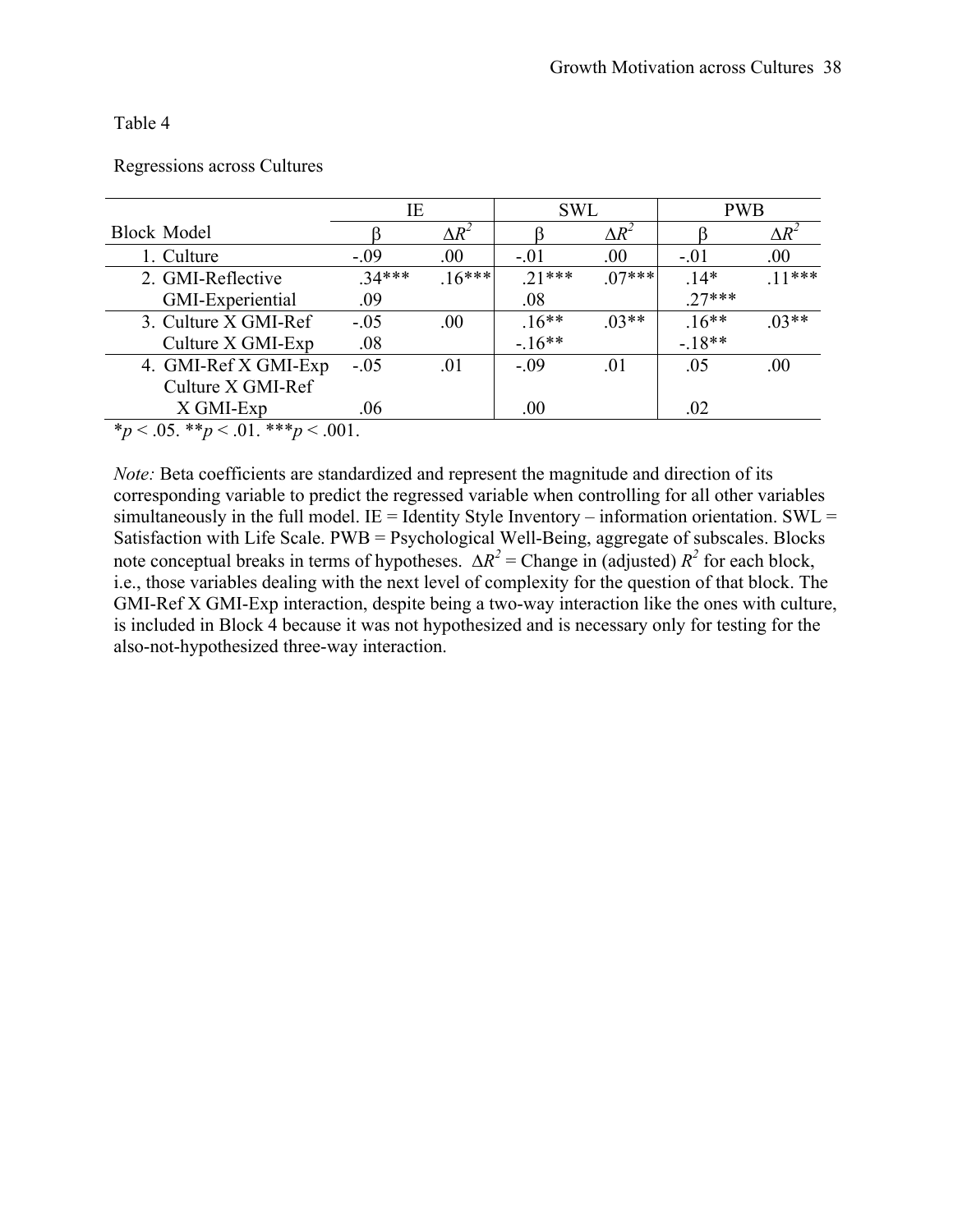Figure 1



Interactions of Culture and Growth Motivation Predicting Aggregated Well-Being